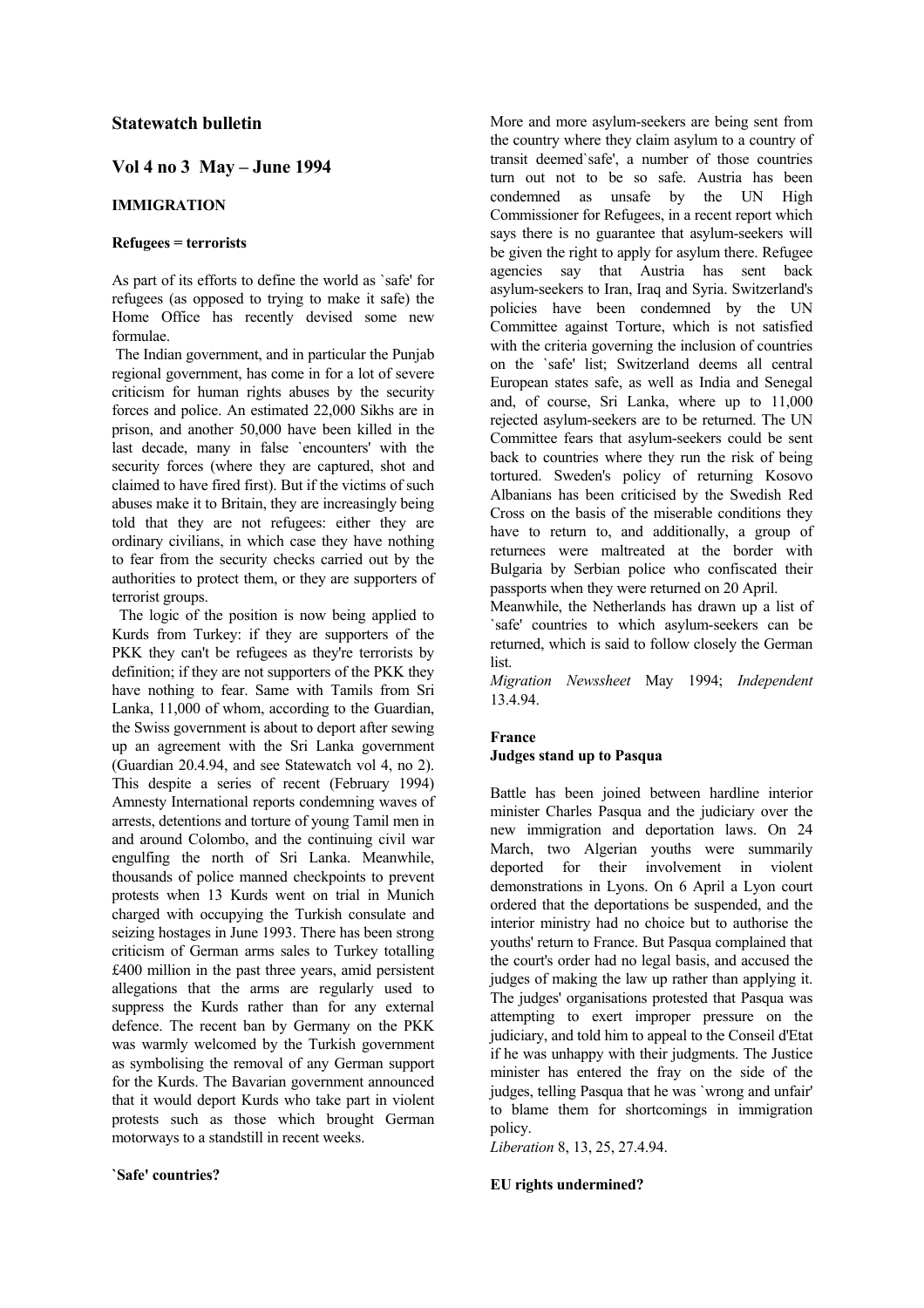The Draft European Economic Area Order 1994, debated in parliament in May, purports to bring UK law in line with the free movement provisions of the Treaty on European Union and the European Economic Area (EEA) Agreement, but was greeted less than rapturously by the Joint Committee on Statutory Instruments, which expressed the view that the order's provisions on students were in breach of EU law. As a result of the disagreement, the House of Lords debate was adjourned for clarification.

 Legal commentators believe that the order's shortcomings are far more serious than even the Joint Committee reservations allow. They say the Order entirely fails to give effect to the rights flowing from European Union citizenship created by Article 8a of Maastricht as from November 1993, or the abolition of internal frontiers in Article 7a. The effect of this is that European Union citizens (including British citizens) and their families are obliged to prove their right to live in the UK instead of getting the benefit of a presumption that they have the right to live here.

 Those family members entitled to join EEA citizens here are also defined more restrictively than EEA law allows. When this was challenged in the House of Commons, Home Office Minister Charles Wardle responded that there was no need to spell out all family reunion rights, since the EC regulation concerned has direct effect in UK law `and therefore does not require separate transposition'. Another contentious area of the draft order is the exclusion from EEA rights of spouses who are parties to marriages of convenience. What this provision will do is to open up all EEA marriages to the same detailed scrutiny as marriages to British citizens are subjected to currently thus exporting British immigration controls.

*Draft European Economic Area Order 1994*; *Hansard* 9.5.94 cols 65-72.

# **Immigration: in brief**

**\* Joy Gardner prosecutions**: The Police Federation and supporters of the campaign to see justice over the death of Joy Gardner are agreed that the prosecution of three police officers for manslaughter, announced by the Crown Prosecution Service on 26 April 1994, while welcome, should not be allowed to replace a full inquiry into the authorisation of lethal restraining equipment in deportations. Ms Gardner collapsed after her mouth was taped as police and immigration officers attempted to take her from her home to deport her on 28 July 1993. She died in hospital four days later without regaining consciousness. Until her tragic death the use of body belts, surgical tape and a special police deportation squad to detain immigrants for deportation was

unknown to the public. *Guardian, Independent* 27.4.94

**\* Fatal fall during search**: The Police Complaints Authority is investigating the death of a Nigerian woman who died trying to escape from a north London flat where police and a bailiff went to serve a summons. The woman tried to climb from the balcony of the twelfth floor flat to the flat below, using a washing line, which snapped. Friends said she mistook the police for immigration officers. Speculative and unlawful immigration checks are commonplace in some areas on the part of police investigating other matters and have been the subject of complaint for decades. It is not known whether the police attempted to carry out immigration status checks in this case. *Independent* 28.4.94

**\* Germany: racist attacks:** On 8 March 1994, the Federal Minister of Interior issued new figures on xenophobic attacks. According to these statistics, 1,609 criminal acts of xenophobic nature were registered in 1993, 37 percent less than in 1992 (2,544). This includes 248 arson attacks on accommodation centres and homes of foreigners and asylum-seekers (596 in 1992) and 3 bomb attacks (12 in 1992). A total of 6 foreigners were killed during these attacks (7 in 1993) and 906 were injured (946 in 1992). The Federal Minister of Interior said the decrease in the number of racist attacks is encouraging, but the registered number of attacks is `still alarming.' According to the Federal Office for the Protection of the Constitution (FOPC) there are 41,400 right-wing extremists in 77 organizations throughout Germany, with a militant core of 4,400 members (skin-heads). The German Government recently announced harsher sentences for racially motivated criminal acts as well as the use of Nazi-like symbols.

**\* Illegal swoop**: 70 people were arrested in one of the biggest ever immigration swoops, `Operation Elgar', in which over 100 addresses were raided in a joint immigration service and Met police operation in April. 24 of the 70, mainly Ghanaian and Nigerian, were treated as illegal entrants, and 46 more were detained for questioning. Many of those detained worked for Southwark Council, who commented defensively that the council checked all employees' national insurance numbers and that checks on immigration status were not the employer's responsibility anyway. The Council did not make the point that those arrested worked as hard as everybody else and paid the same taxes. *Guardian* 28.4.94

**\* Getting married**: Immigrants who, until now, have been reluctant to marry in British registry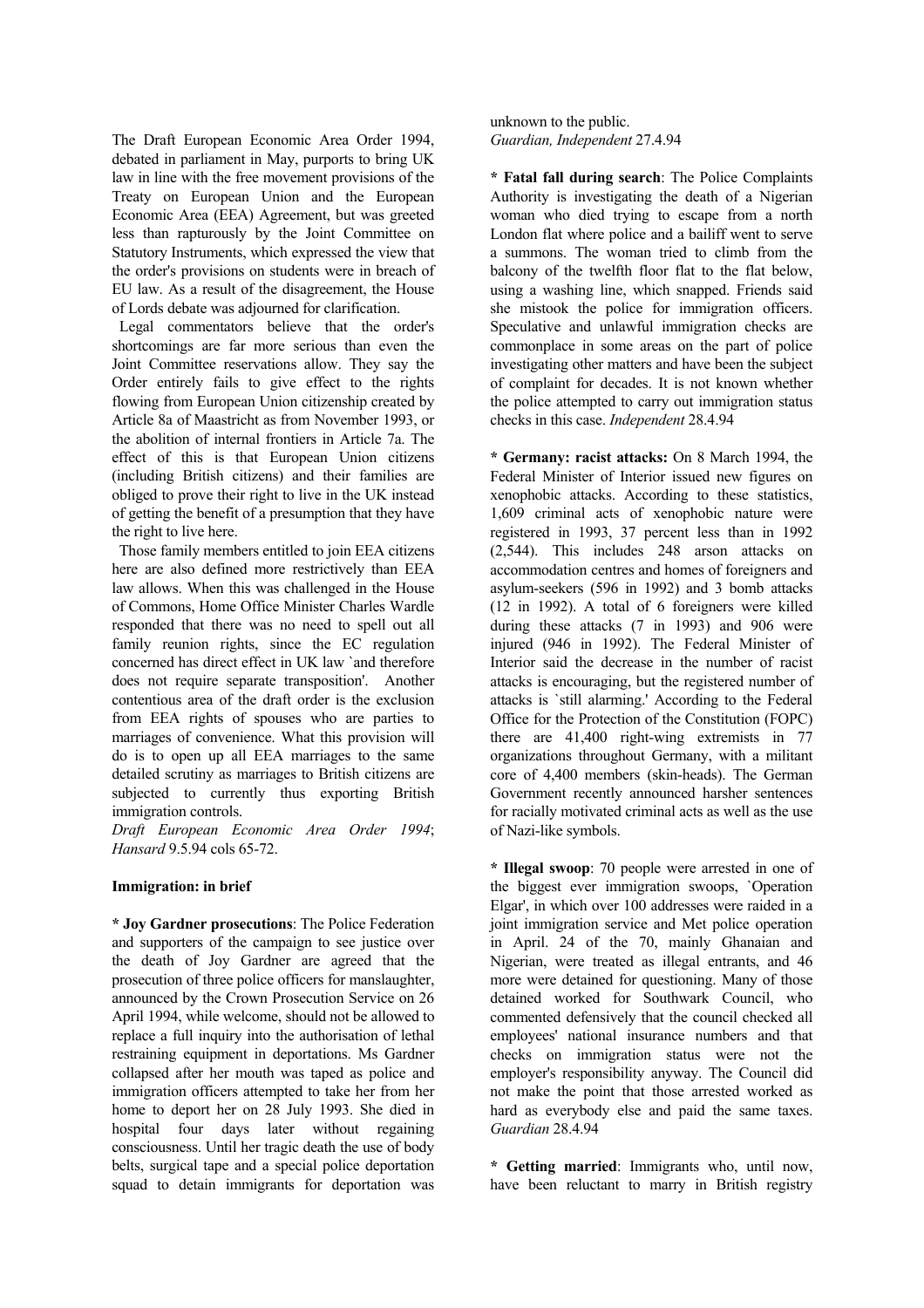offices for fear of the heavy hand of the immigration officer, can relax a little: Home Office instructions recognise that arrests of alleged illegal immigrants during their marriages are `particularly sensitive and should normally be undertaken only where the individual's whereabouts before and after the wedding have been and will be unknown'. *Commons Hansard* col 703, 19.1.94.

**\* Closing down on compassion**: A Colombian youth who was tortured and threatened with death by drug cartels is to be deported despite a plea by Immigration Appeal Tribunal to the minister. 19 year-old Harold Martinez has been detained in Feltham Young Offenders' Institute for the past 16 months, since claiming asylum. He came to Britain with his parents after the family's refusal to sell drugs from his father's hot dog van in Cali led to the van being blown up and Harold's being abducted and set on fire. His lawyers are to challenge the proposed deportation on the ground that it exposes Harold to a serious risk of death or torture and that Home Office Minister Charles Wardle's decision is illegal. *Guardian* 22.4.94.

**\* Getting rid of children**: The Court of Appeal has upheld the right of the Home Office to deport children who are subject to residence orders under the Children Act. Children of separated couples are often the subject of orders defining custody. The removal from Britain of children subject to such orders is a contempt of court (as well as arguably being detrimental to their welfare) - but not, the Court decided, when the Home Office does it. *Teame v Aberash, Independent* 5.4.94.

**\* Getting rid of justice**: Battle was joined between the liberals and the hardliners on the issue of asylumseekers in the Court of Appeal in April as, by a twoto-one majority, the attempt by judge Stephen Sedley to bring some natural justice into asylum screening procedures was thwarted. The majority held that the procedures were already fair and reversed the landmark judgment (see Statewatch vol 4, no 2), in which Sedley had ordered the Home Secretary to disclose the material it relied on in fast-track, `manifestly unfounded' cases. But Lord Justice Steyn agreed with Sedley and said that the procedure adopted, which did not include even-handed disclosure by the Home Office, `rendered ineffective fundamental rights of asylum seekers'. *R v Home Secretary ex p Abdi, Independent 21.4.94.*

**\* EP condemns refugee `trading'**: The European parliament has condemned the repatriation agreements whereby central and eastern European states agree to take back rejected asylum-seekers from western Europe in exchange for aid or preferential trade terms, which resulted in `refugees being traded like goods' (see Statewatch vol 3, no 6). In a strongly worded resolution adopted on 21 April 1994,parliament recognised the persecution of Gypsies in many central and eastern European states, and particularly condemned the agreement of 2 September 1992 between Germany and Romania, whereby Romania agreed to take back 10,000 Roma and received DM 1 billion in exchange. The resolution also called for the legal protection of gypsies and other landless minorities throughout Europe. *Migration Newssheet* May 1994

**\* Repatriation of Croatians agreed:** On 25 April, Germany signed an agreement with Croatia whereby around 70,000 Croatians who fled to Germany will be returned. A limited amnesty for war-resisters and deserters will not protect all the deportees from prosecution. The Federal Interior Minister said it was important to show that war and civil war refugees could not stay in Germany indefinitely. Also in April, a number of Kurdish asylum-seekers from Turkey have been or are being deported after participating in demonstrations in March, despite the worsening situation in south and eastern Turkey, where the security forces are waging war on the Kurdish population. *Migration Newssheet* May 1994

**\* Kwame Toure detained at Heathrow**: African-American Civil rights activist, Kwame Toure, was detained at Heathrow airport by immigration officials at the beginning of April. He was travelling from New York to Kampala, Uganda as a member of the US delegation to the Seventh Pan-African Congress when he was held at Heathrow during a change-over in his flight. He was released from detention following protests from other members of his delegation and interventions by the Ugandan High Commission and Labour MP, Paul Boateng. Kwame Toure was the subject of an exclusion order when he attempted to speak in Britain in 1984. *Caribbean Times* 5.4.94.

**\* Holland: Jail for employers of `illegal immigrants':** At a meeting of ministers responsible for immigration matters in Thessaloniki on 6 May, the Dutch Secretary of State Mr Aad Kosto has announced his intention to send employers to jail for employing `illegal aliens.' Mr Kosto feels fines are too easily booked as corporate losses and have little deterrent effect. He stated that `As long as you tolerate illegals, you undermine the rule of law and in fact allow a Third World economy in your own country.'

# **Immigration - new material**

**Jamaican flight JQ001 `Landed in Hell'**.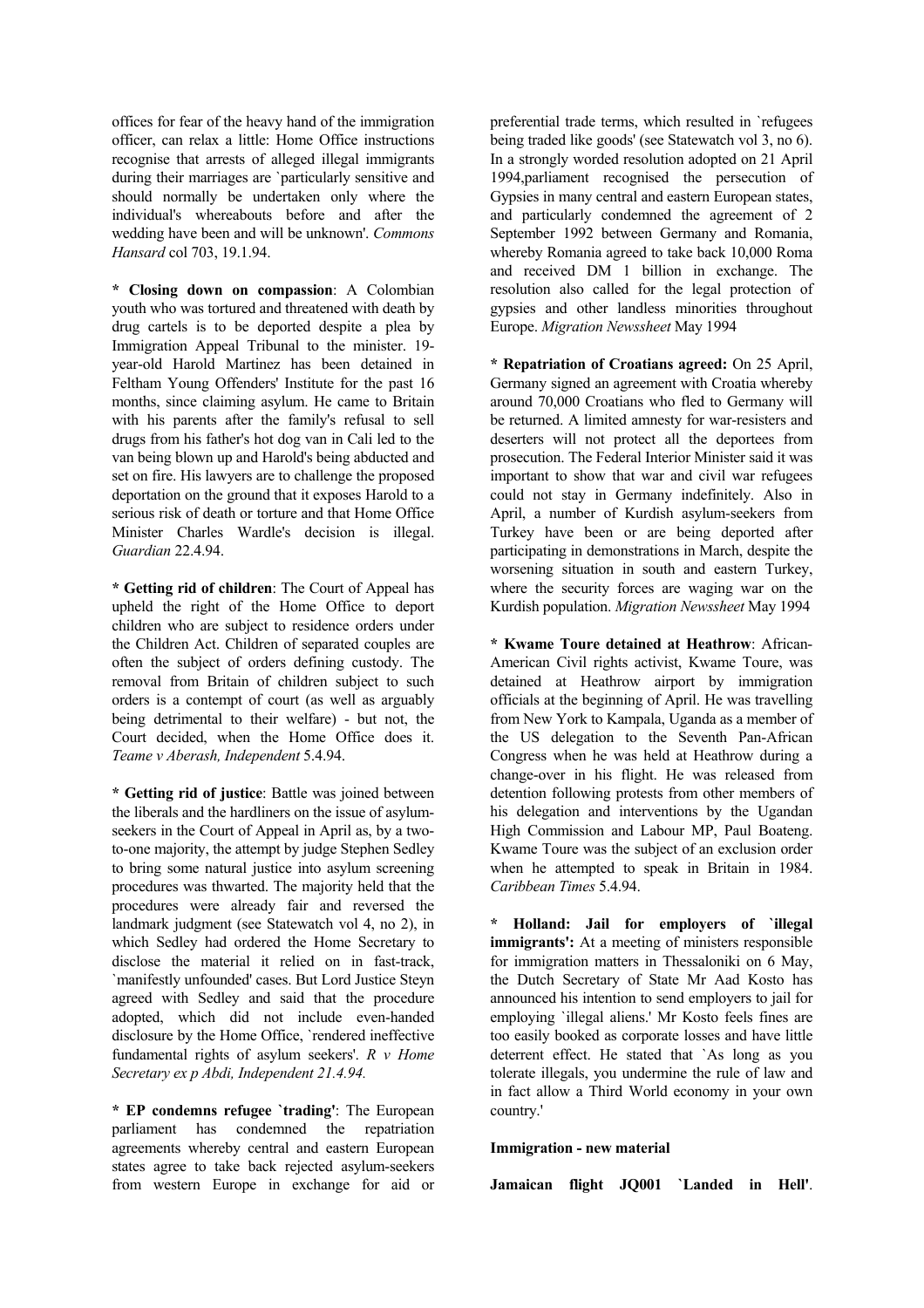*Runnymede Trust* March 1994, p6. An account of one of the 200 Jamaican visitors detained after a flight to Britain over Christmas.

**Compelling circumstances - gay relationships and the UK immigration rules**, Michael Davies. *Socialist Lawyer* 21:20-21, 1994. On the inequalities for gay men and lesbians in immigration law and proposals for reform.

**Control of Immigration: statistics - First and second quarters 1993** and **Control of Immigration: statistics - third and fourth quarters and year 1993**. HMSO 1993 & 1994.

**Starving to be free**. *Exile* 77:1, 1994. On the recent hunger-strike of 250 asylum-seekers at Campsfield and nine other immigration detention centres.

#### **Parliamentary debates**

Asylum seekers 31.3.94. *Commons* cols. 1071-1082

# **CIVIL LIBERTIES**

# **Benefits computer**

The Benefit Agency is setting up a computer database to register all people found guilty or suspected of fraud of social security benefits. It is planned as a pilot project in London but is likely to be extended. The project has been developed in conjunction with local authorities and will be accessible by all local authority designated fraud offices. It will also be open to all benefit agency staff engaged in the prevention and investigation of fraud.

#### **Economic League relaunched**

The Economic League, the rightwing employment vetting agency, is reported to have been relaunched under a new name, a year after it disbanded. When it folded the card files that it held on thousands of trade unionists and labour activists were retained by their director of information, Jack Winder, and directorgeneral, Stan Hardy. In May 1993 the two men registered a new company, Caprim Ltd, which offers services identical to those of the Economic League. These include tracking down left-wing activists, vetting potential employees and identifying environmental and animal rights activists. *Observer* 3.4.94.

#### **Civil liberties - new material**

**United Nations reference guide in the field of human rights**, Centre for Human Rights. *United*  *Nations*, 1993. Contains sections on Civil and political rights, Equality and non-discrimination and threats and violations of human rights.

**Data protection controls and safeguards: report by the comptroller and auditor general**. *HMSO*, 1993.

**A right to be left alone?: a response to the government's consultation paper `Infringements of privacy'.** *Liberty Briefing*, October 1993, £2. A response to the Lord Chancellor's consultation document.

**No refuge**, Pragna Patel. *Agenda* p10, February 1994. On the interconnections between domestic violence and immigration laws.

**Going critical in the classroom: the nuclear industries in our schools**, Olive Bowers. *Nuclear Policy & Information Unit, Manchester City Council*, 1993. This report investigates the content of the educational materials distributed to schools and the extent of the nuclear industry's educational programme in light of the shortage of funds for purchasing materials in most British schools.

**Tory donations: another £1.6m**. *Labour Research* 83(1):13-14. The Labour Research team publish further details of Conservative Party political donations for 1992-1993, but still fail to close the gap in the Party's accounts.

**The Hidden persuaders**, Mark Seddon. *Tribune* 8.10.93. Short piece on the government's `special advisers' or Ministerial aides.

**Pluralism or state autonomy? The case of Amnesty International (British section): the Insider/Outsider Group**, Lars Christiansen & Keith Dowding. *Political Studies* 42(1):15-24, 1994. A case study of Amnesty's relationship with the British government.

**Traveller law review**, Luke Clements. *Legal Action* May 1994, pp14-16. Update on the law relating to travellers.

#### **Parliamentary debates**

Homosexual offences (Prosecution) *Commons* 14.3.94. cols. 715-722

Prevention of Terrorism (Temporary Provisions) Act 1989 (Continuance) Order 1994 *Lords* 17.3.94. Cols. 468-490

Travelling people (Colchester) *Commons* 21.4.94. cols. 1147-1154

Civil rights (disabled persons) Bill *Commons*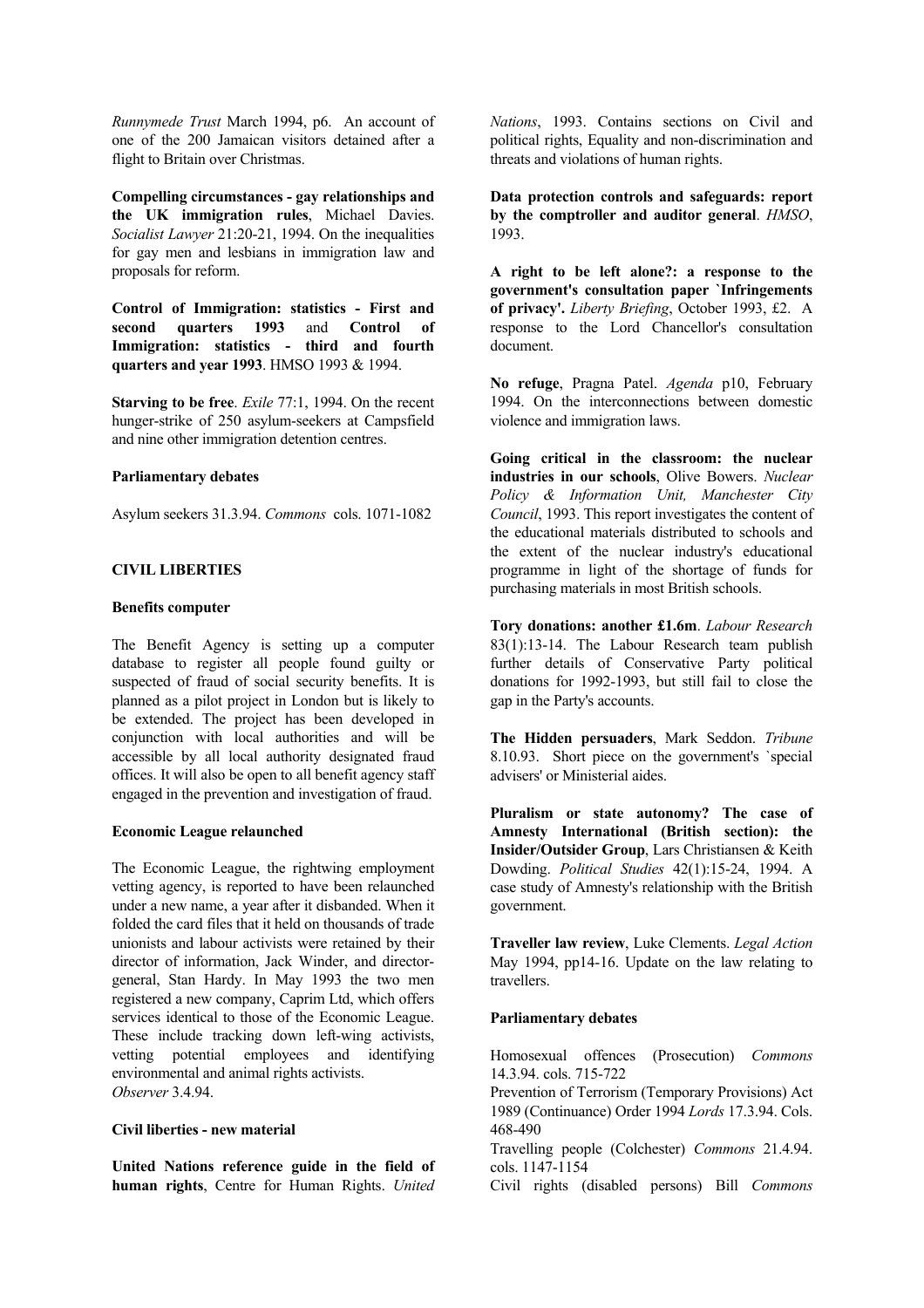#### **POLICING**

## **Europol staff shortlist**

The staff for the top posts in Europol, the new European Union police organisation, are now bring considered by the K4 Committee in Brussels.The posts to be filled are those of Director of Europol, Deputy Director (Administration) and Deputy Director (Information). The interviews are being undertaken by the K4 Committee - which is comprised of twelve senior Interior Ministry

officials, one from each of the EU states. It will recommend to the Council of Justice and Interior Ministers who should be appointed to the three posts (see Feature: on the draft Europol

Convention p16). The selection process is partly based on the abilities of particular candidates and partly on the  $\blacksquare$ trading $\blacksquare$  that takes place on which country  $\blacksquare$  s turn is it to get a top appointment.

 The K4 Committee agreed the procedures for the interviews at its meeting on 3/4 February and interviewed the 12 candidates for the three posts over the following three weeks. The candidates

for the post of Director are: Mr Meca (Portugal), Mr B.Reynolds (UK, Deputy Chief Constable for Thames Valley police force), Mr Storbeck (Germany) and Mr Tourre (France). For Deputy Director (Administration): Mr Makiagas (Greece), Mr Rauchs (Luxembourg), Mr D Valls-Russell (UK, Chief Superintendent in the Kent police

force; who set up the Channel Tunnel Policing Unit). For Deputy Director (Information): Mr Boocock (UK, a Detective Chief Superintendent in the Metropolitan Police force), Colonel Bruggeman (Belgium), Mr Aranda Guuerrero (Spain), Mr Marotta (Italy) and Mr Tassiopoulos Nikolaos (Greece).

 As a result of the first round of interviews only one of the UK candidates is still in the running, Mr Valls-Russell for the Deputy Director (Administration) post. Colonel Bruggemann is

thought to be the strongest candidate for the Deputy Director (Information) post as he has been working with the European Drug Unit (the first arm of Europol to be set up).

 Each of the candidates has been assessed on certain criteria.

For example, the candidates for the Director were assessed on:

experience of managing a large police force; experience in police

cooperation; experience in the fight against international crime;

knowledge of international treaties and conventions, plus their

university background and knowledge of foreign languages. After the first interviews Mr Storbeck was in the lead for the Director post with 146.8 points out of a maximum of 180 with Mr Tourre second with 132, and Mr Reynolds third with 127.5.

 A briefing note prepared for the Belgian representative on the K4 Committee gives an insight into the politiking that goes into appointments at this level. While expressing support for the Belgian candidate Colonel Bruggemann it goes on to say that Belgium could support the UK candidate for Deputy Director (Administration), `who gave a good impression at the inerview in order to bring together `the non-Schengen votes to elect our representative. The Note says that the Belgian Foreign Ministry had been told that the southern European countries who find it hard to accept a situation:

*`where they would have no representatives within Europol. The French candidate, although he did not give a very good impression at the interview, could represent the southern European countries.'* 

Work of the interview Committee for the recruitment of staff for UDE/Europol, Memorandum from the Presidency, European Union Council, Brussels, 23 February 1994, SECRET; Briefing Note to Belgian delegation.

#### **Manchester police arrest 13 in gay pub raid**

The truce that appeared to have been established between the Manchester lesbian and gay community and local police was broken early on the morning of April 24 when the `Mineshaft' club was raided. Police burst into at 1.30am armed with warrants and arrested thirteen people. They stated that they carried out the raid following allegations that men were having sex in a back room in the club and that some customers had been seen smoking cannabis. One man was eventually charged with public order offence, another was cautioned for obstruction and eight men were given cautions for gross indecency.

 The raid was described by one eye witness as `frantic'. One man, who was cautioned for gross indecency, claimed that a man was dragged out with his trousers around his ankles by officers shouting, `cuff them, cuff them', as they stormed the back room. He described the raid as `shocking' and `disgraceful.'

 The circumstance of the raid and subsequent arrests have led to anger within the lesbian and gay community. A public meeting, called within hours of the raid taking place, attracted a hundred people and over 200 attended a protest rally the following Tuesday. More than 400 have since taken part in a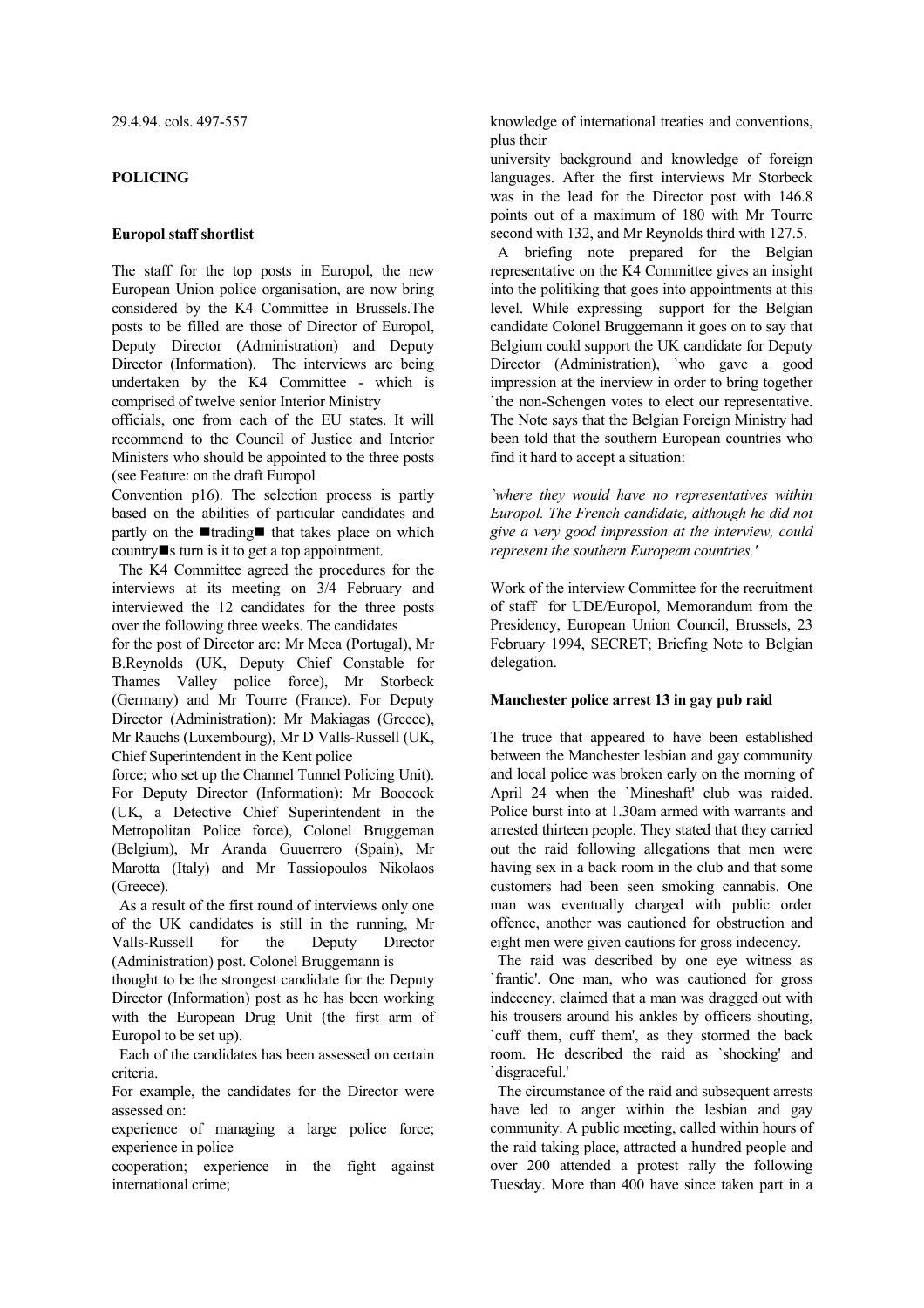demonstration through the city centre as part of an on-going campaign.

 Relations between the police and a gay scene so large that Manchester has been called `the gay capital of the north' have been strained since the days that the force was run by James Anderton. Anderton was famous for his outspoken views on morality, once describing gay men `swirling around in a cesspit of their own making'. Although the current Chief Constable, Derek Wilmott, is said to be more sympathetic to the demands of lesbians and gays the police officer responsible for liaising with the lesbian and gay community acknowledged, these events represent a `major setback for community relations.'

# **Crime and punishment**

`Perhaps the single biggest intervention affecting the level of crime and criminality might be the ability to offer the next generation of young people better prospects of realistic full-time employment than we appear to have been able to offer this one.'

 This is a quotation from the Home Office, whose ministerial staff publicly and vocally disavow any connection between unemployment and crime. It comes from a draft paper (never, apparently, delivered) prepared for a seminar on law and order. The paper cited the conclusion of 397 separate research studies on young offenders, which demonstrated that programmes offering employment cut recidivism by a third. The same seminar, called `What works?' was told by a clinical psychologist) that prison increased offending by 30%.

 Questioned about the startling disparity between current policy and the paper, the Home Office emphasised that the paper was a very early draft, and designed for an `occasion in which free and open thinking was encouraged'. In the wake of the leak, Home Secretary Michael Howard conceded in a speech to the Institute of Directors that `previous offenders who get jobs are less likely to re-offend'. *Independent* 8, 27.4.94; *Independent on Sunday* 10.4.94, 24.4.94; *Guardian* 23.4.94.

# **Pepper spray for police?**

The Association of Chief Police Officers (ACPO) is calling for the introduction into Britain of a gas made from oil of peppers, oleoresin capsicum. They say there are no need for trials her as it is widely used by police in the US and Canada. It instantly incapacitates those sprayed, giving them severe respiratory problems for up to a minute, with further `limited side effects' lasting up to an hour. However, the Police Scientific Development Branch (PSDB) say there are fears that the sprays cause cancer. The PSDB has sent a report to the Home Office after collating worldwide research. `There are some

outstanding medical concerns expressed about the risk of cancer', said a PSBD source. Deputy Commissioner of the Met Sir John Smith called on the Home Office to approve the gas's immediate issue. There was no need for trials here, he said, since they had been carried out in the US. Suggestions that the spray is carcinogenic, were dismissed by John Hoddinott, Chief Constable for Hampshire, who said it was `time to sweep away the niceties that might hinder us making progress'.

 The only chemical agent the police are currently authorised to use is CS gas and this only in extreme public order situations or against armed besieged criminals. The Joint Sanding Committee on the Police Use of Firearms is still considering a report from the PSDB on `less than lethal force' (all self defence and the use of truncheons are considered `less than lethal').

## **Right to silence**

Three leading barristers have said that removal of the right to silence raises a serious issue of compatibility with Article 6 of the European Convention on Human Rights (the presumption of innocence, and the right to a fair trial). The opinion of QCs Peter Duffy, Richard Plender and Roy Amlot was commissioned by Liberty, which plans to challenge the law at Strasbourg. Lord Runciman, who chaired the Royal Commission on Criminal Justice, said that the proposals would:

 `put into reverse the main thrust of PACE ... If you think the problem of police malpractice has been eliminated you are not living in the real world. These measures will expose the frightened and confused suspect to undue and improper pressure that will risk wrongful convictions'. Lord Alexander, chair of Justice, the all-party law reform group, said the proposals were `a charter for unlimited police interrogation'.

And out of a dossier of 50 miscarriage of justice cases compiled by Chris Mullin MP from the hundreds of cases sent to him, many were `based on statements extracted in police custody or based on admissions allegedly overheard by cell-mates, a feature of controversial convictions that has not previously had the attention it deserves'. The dossier includes cases such as the Bridgwater 4, Satpal Ram (sentenced to life imprisonment in 1986 for a stabbing, he claims to have acted in self-defence after being `glassed' by a racist); and Gerard Magee (convicted on confession evidence obtained after 30 hours of interviews and beatings at Castlereagh, and sentenced to 20 years for conspiracy to cause explosions).

*Guardian* 11 & 26.4.94; *Independent* 5, 15, 18,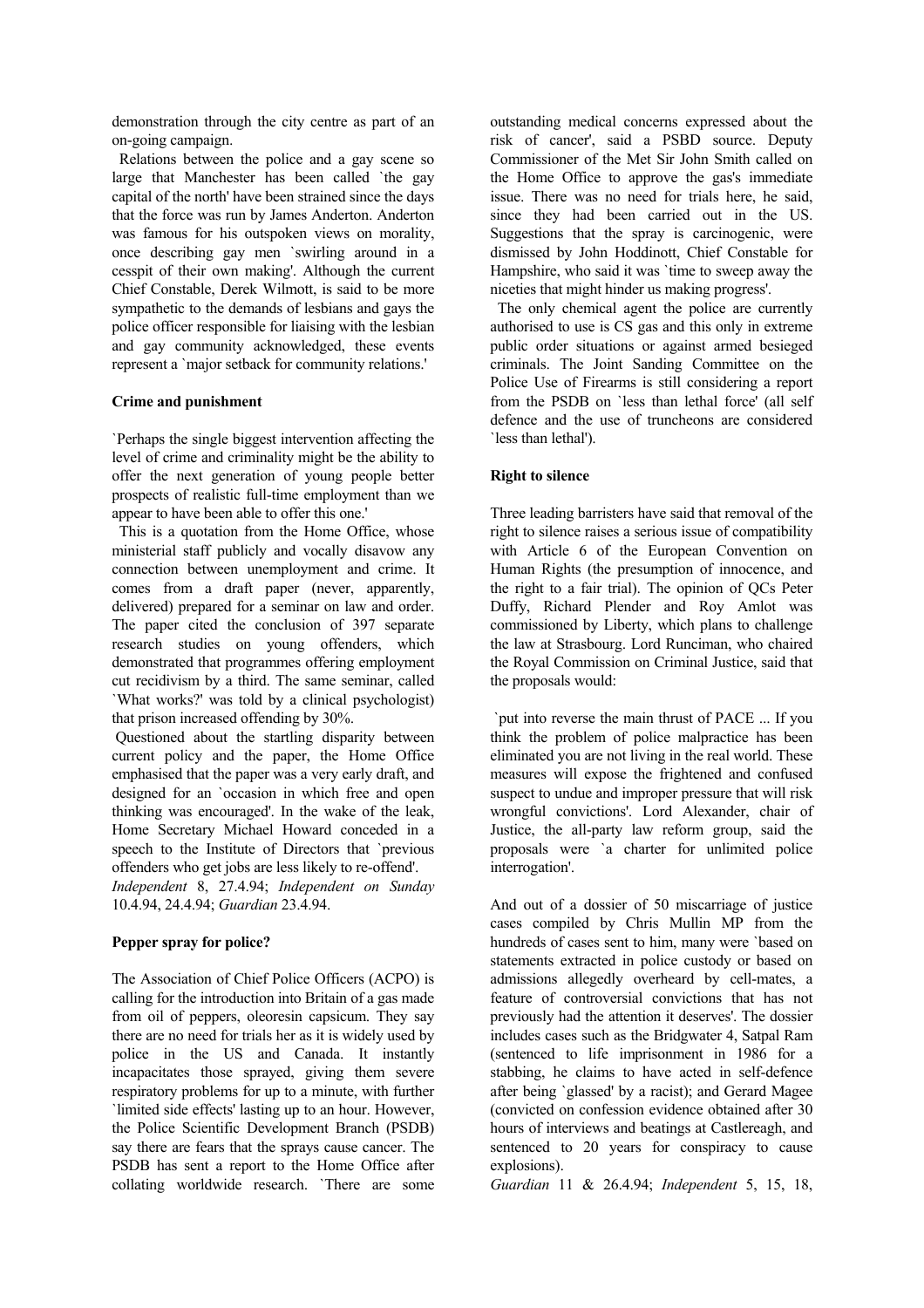19.4.94; *ACPO Standing Sub-Committee on sled defence, arrest and restraint*, 5.1.94; *Independent on Sunday* 10.4.94; *Guardian* 7.5.94.

# **Holland Major police scandal**

The Dutch police are currently in turmoil after a series of press disclosures and an official inquiry about the use of unconventional police methods in fighting organized crime. The affair started in January 1994, when newspapers published stories on how a inter-regional semi-permanent detective squad (the "Interregionaal Recherche Team", IRT) had been shut down in December 1993 as a result of serious mismanagement and controversies over its methods & tactics. These included the importation and distribution of some 25,000 kilos of soft drugs by a criminal police informer/infiltrator, and plans to have him import and distribute about 100 kilos of cocaine in an attempt to establish his credentials with a major criminal organization. An investigation commission (the Wierenga Commission) published an 750-page report in March in which many prominent police and Justice Department officials were quoted extensively criticizing their colleagues and revealed what seems like a structural lack of cooperation and control. During the parliamentary debate on 7 April, the Ministers of Justice and the Interior only managed to hold on to their positions because the governing coalition parties where unwilling to let a political crisis undermine their chances in the May 3 elections. In the weeks that followed, none of the senior officials shown to have failed in giving guidance to and overseeing the IRT have suffered any consequences from the affair - a situation which has contributed to cynicism both among the public and the police rank and file.

 Parallel to the `IRT affair', leaks to the press and journalist investigations brought more sensitive and embarrassing information in the open. The police were shown to have resorted to clandestine burglaries to check whether a formal house search would produce any incriminating evidence. This practice was initially denied by senior Justice Department officials who later had to concede that such practices did take place, but were mostly limited to storehouses, sheds and garages; houses were seldom searched in this way they said.

 Newspapers and published a taped telephone conversation in which two police criminal intelligence (CID) officers discussed how the CID department in Haarlem had advance knowledge of a fatal bomb attack on a drug dealer but had refrained from intervening. According to one source, the hit was ordered by the IRA because the drug trafficker had sensitive information about Republican arms transports, but other newspaper reports suggested that certain police officers were deeply involved in illegal practices, and cooperated with major drug traffickers to put the competition out of business. On May 13, a television program featured a list, which is circulating among criminals and lawyers, with the names and addresses of several hundred police informers operating in the south of the Netherlands. Apparently the list originated from a highly secret police source. The Justice Department would only comment that the list was three to five years old and had no official status, and that some of the names on it referred to non-existing persons.

 The IRT scandal and these subsequent exposures have left the public image and integrity of the Dutch police severely damaged - even if some of the information is incorrect or exaggerated.

 Parliament has decided to initiate an investigation into police tactics and techniques to decide what should be legally allowed. The public prosecutors' offices in the meantime have decided to set up a central commission to check individual cases and give permission to use certain sensitive methods in an attempt to establish national standards in this field. The Justice Department has cleverly exploited the situation by introducing a permanent national police team which will `support' regional teams in organized crime investigations and provide an additional safeguard against illegal police activities.

 Many officials, MPs and others have expressed their anger over the leaks in the press. Newspapers have been criticized for failing to apply selfrestriction and suspected leakers in the ranks of the police have become targets of a series of investigations. Yet it is only whistleblowing which allowed this alarming situation to become publicly recognized and prevented the government from putting the lid on the disclosures.

# **Switzerland**

# **Swiss-Czech police cooperation**

At a meeting in the Czech Republic on 12-13 May between the Swiss Minister of Justice and Police, Arnold Koller, and the Czech Ministers of Justice (Jiri Noval) and the Interior (Jan Rumi) the two countries signed a protocol to cooperate on `organised crime', computer crime, moneylaundering, drug trafficking, and immigration.

 The two sides agreed that `organised crime' and migration presented the biggest `threats' to their internal security and that this required urgent and intensive cooperation. The Swiss Minister also offered support for the reorganisation and training of the Czech police force and invited the Czech police to special training courses. The Czech Minister offered in return to negotiate a readmission treaty with Switzerland which would allow the Swiss authorities to expel `illegal' migrants who entered via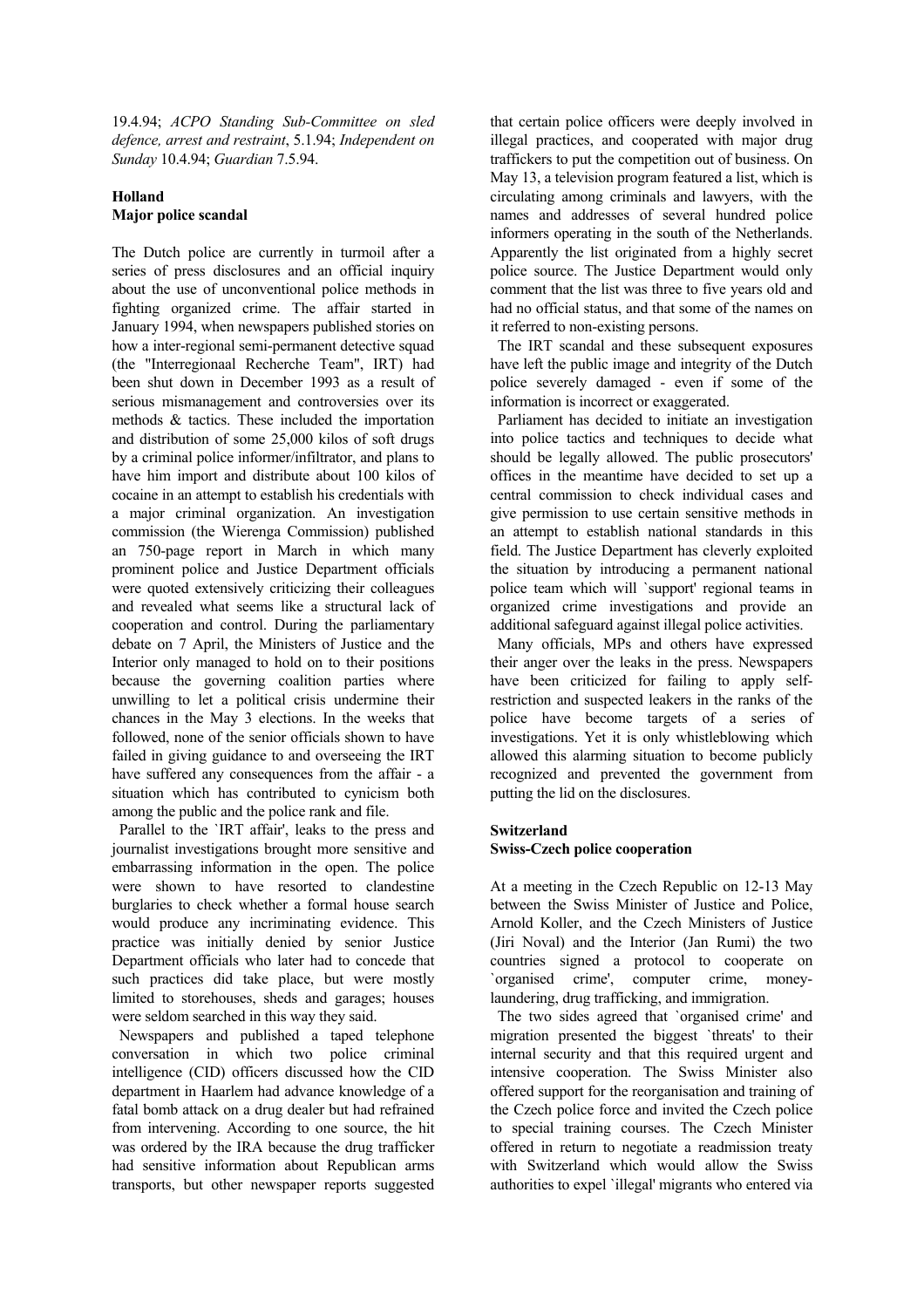the Czech Republic back to that country. *Komitee Schluss mit dem Schnüffelstaat*, Bern, Switzerland.

# **Switzerland Amnesty report on policing**

Amnesty International published a report in March on the ill-treatment of suspects by the Swiss police. The report covers a four year period, 1990-1994, and contains cases of ill-treatment on arrest and in police custody. It concludes that on the evidence law enforcement officers had allegedly `used deliberate and unwarranted physical violence against people in their custody'. Amnesty reached this conclusion not just on the material gathered by their own inquiry but also by taking into account that gathered by the Council of Europe's Committee for the Prevention of Torture, the Association for the Prevention of Torture and the Swiss League of Human Rights. The `allegations of ill-treatment have been made over a period of several years...originate from different sources and their nature and content are largely consistent [and] taken together indicate a substantial cause for concern'.

 The Swiss Federal Court's response in 1993 to the 1991 Council of Europe's Committee report had previously indicated a system reluctant to recognise its faults. The Federal Court while accepting that an arrested person should have the right to inform a relative or third party rejected: the right of a suspect to have a lawyer present; the right of a detainee to be examined by a doctor of their choice; and the recommendation that police interrogations should be recorded.

 The Association of Swiss Police Officers called the Amnesty report absurd and untenable on the grounds that it presented the views of those complaining but not of the police officers involved. However, Amnesty concern extended to the lack of redress for complainants. Most proceedings against the police were turned down, delayed or not accepted by the courts which often lead defence lawyers to advise their clients against taking proceedings as there is almost no chance of success.

*Switzerland: Allegations of ill-treatment in police custody*, Amnesty, March 1994, EUR 43/02/94; *Komitee Schluss mit dem Schnüffelstaat*, Bern, Switzerland.

# **Call for a national crime squad**

The national coordinator of the police regional crime squads, Neil Dickens, has called for the creation of a national crime squad. In a speech to the spring conference of the Association of Chief Police Officers (ACPO) he said that the six regional crime squads in England and Wales and the Scottish Crime Squad should be amalgamated into a `single corporate body, a National Crime Squad'. This squad would be accountable to a committee of Chief Constables for operational activities and a standing committee consisting of Home Office and local authority representatives for finance and `public accountability'. England, Wales and Scotland would be divided into six regions each with a director - the same structure at the National Criminal Intelligence System (NCIS). The regional director would manage the operational work of the existing crime squads and the existing NCIS regional intelligence offices. Ultimately the NCIS and this new National Crime Squad would merge into one national body undertaking intelligence and operations.

 Mr Dickens argues that `major criminal know no boundaries' and that `there is no such thing as a regional criminal'. Moreover, he says, the `international element of crime has increased considerably in recent years'. More and more regional crime squad officers are being sent abroad: `The range of reasons include routine investigation, interviewing prisoners, handling informants, undercover deployment or surveillance on controlled deliveries'.

 Mr Taylor, chair of ACPO's Crime Committee, told the Home Affairs Select Committee in April that the NCIS should be able to undertake a more proactive intelligence-gathering role by carrying out `mobile surveillance of suspects', although this might involve them in making arrests which they are currently barred from doing.

*Police Review*, 18.3.94 & 8.4.94.

# **New stop and search powers**

The Home Secretary Michael Howard has introduced an amendment to the Criminal Justice and Public Order Bill currently before parliament extending powers to stop and search people in an locality decided by the police. The existing power to stop and search a person or vehicle for offensive weapons under the Police and Criminal Evidence Act (PACE) 1984 requires *`reasonable grounds to suspect* that...an offensive article will be found'. The amendment removes the requirement of `*reasonable suspicion*' and allows a police superintendent (or in emergency an inspector) to authorise stop and searches in an `area where trouble is expected'. This power to declare `no go' areas can last for up to 24 hours and for six more hours if violence occurs. Failure to stop in a defined area when asked by the police to do so will be punishable by one month in prison or £1,000 fine. Records of those stopped, including their ethnic origin, are to be kept and published.

 The Home Office and police staff bodies (who campaigned for the changes) are keen to deny this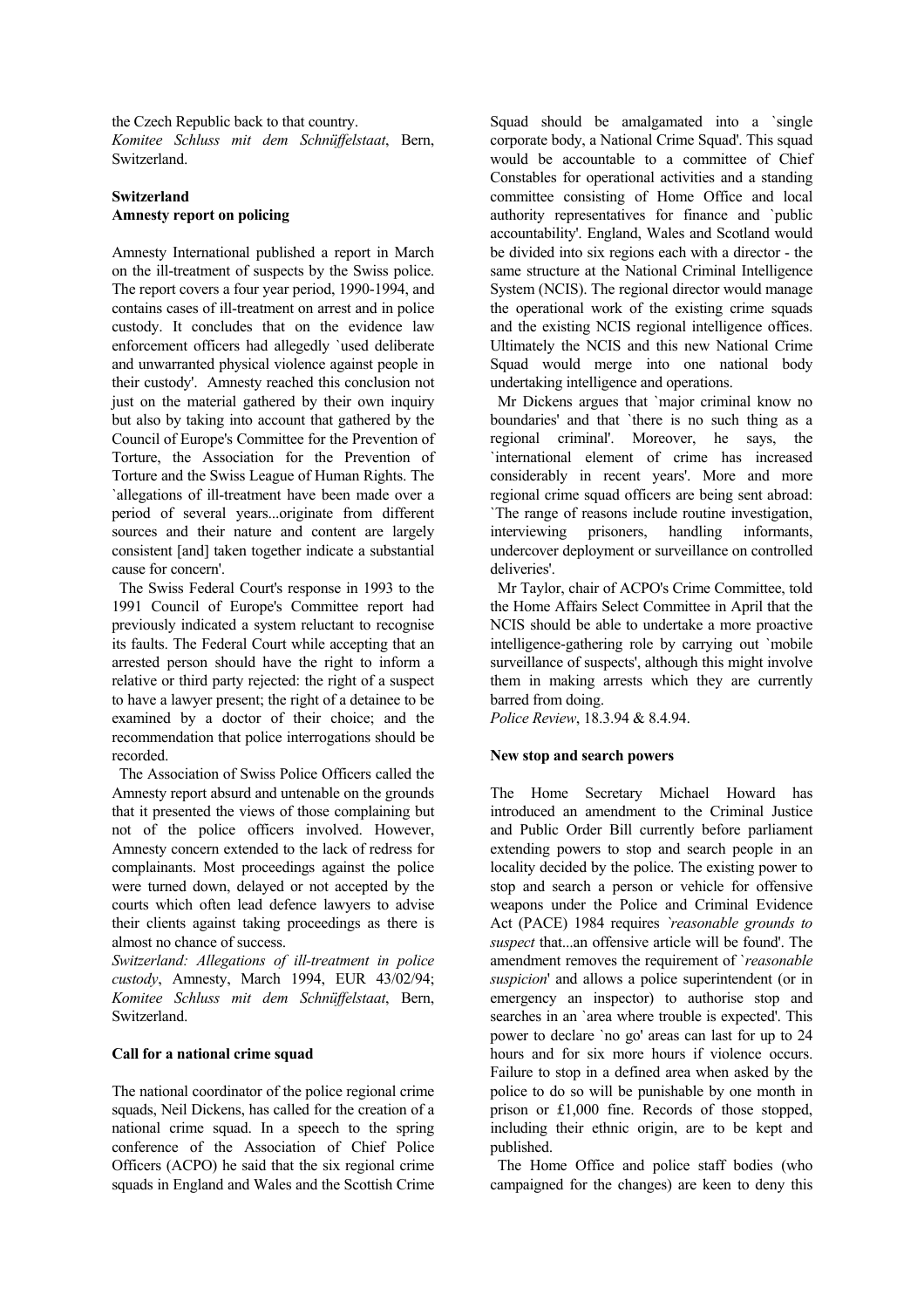means the reintroduction of the old `sus' stop and search powers which were used extensively in the black communities. However, the introduction of random stop and searches without the need for `reasonable suspicion' in `areas' or locality (the extent of which are undefined and unlimited) will raise fears that the `sus' law is back in a new guise.

*Home Office press release*, `New powers to protect the public', 8.4.94; *POLICE*, May 1994; *Police Review*, 25.3.94.

## **Policing - new material**

**Police reform: problems of accountability and the measurement of police effectiveness**, Barry Loveday. *Strategic Government* 2(1):7-23, 1994. On the Police and Magistrates' Court Bill, which will fundamentally alter the existing relationship between the police service and local and central government, established by the 1964 Police Act.

**Police interrogation and social control**, Richard A Leo. *Social & Legal Studies* 3(1):93-121, 1994. Analysis of police interrogation practices as one example of formal control in policing.

**Putting freemasonry into perspective: the debate over freemasonry and policing**, David Wall. *Policing and Society* 3(4):257-268, 1994. This article claims to `put freemasonry into a factual perspective' and concludes that `it is arguable that nowadays a police officer's golf handicap...is as, if not more, important than being a freemason.'

**Firing back**, Jim Sharples. *Police Review* 13.5.94., pp18-19. Sharples is the chief constable of Merseyside constabulary and chairman of the ACPO Joint Committee on Police use of Firearms. Here he defends the views of ACPO against the general arming of police officers.

**Making their day**, Kathryn Ayers. *Fortnight* 328:37, 1994. On the arming of women RUC officers and the implications for northern Ireland.

**Follow-up report of the Finnish Government in response to the report of the European Committee for the Prevention of Torture and Inhuman or Degrading Treatment or Punishment (CPT) on its visit to Finland from 10 to 20 May 1992.** Council of Europe, Strasbourg, 1994, 34 pages, CPT/Inf (94) 3.

**Response of the Government of the Federal Republic of Germany to the report of the European Committee for the Prevention of Torture and Inhuman or Degrading Treatment or Punishment (CPT) on its visit to Germany** 

**from 8 to 20 December 1991.** Council of Europe, Strasbourg, March 1994, 71 pages, CPT/Inf(93) 14.

#### **Parliamentary debates**

Transport Police (Jurisdiction) Bill *Commons* 21.3.94. cols. 52-108 Transport Police (Jurisdiction) Bill *Lords* 24.3.94. cols. 809-826

# **PRISONS**

## **Tough on the inside**

Despite public criticism Mr Howard remained determined to press ahead with plans for a national network of `child jails' or secure units for 12- to 14 year-olds which forms one of the main planks of the Criminal Justice Bill, despite threats of a defeat in the Lords at the hands of an alliance of Tory and opposition peers who argue that locking up children is not the way to deal with juvenile crime. Campsfield, Gringley (Notts), Medomsley (Durham) and Onley (Northants) were named as the first four sites, and criminal justice minister David Maclean said tender invitations were being issued for private companies to design, build, operate, maintain and finance the centres. They are supposed to house more than 200 offenders, who will serve up to 12 months there if they have committed three imprisonable offences or have breached a court order.

*Guardian* 23.4.94; *Independent* 12.5.94.

# **Prisons - new material**

**The Benefits of Home leave for prisoners**. *Penal Affairs Consortium* March 1994. Report from the PAC that argues that `the present system of home leave for prisoners should be simplified, extended and properly financially supported.'

**Conviction No. 10**. Contains an updated report on the appeal of John Brannan and Bernard Murphy and takes up the case of Susan May. Available from PO Box 522, Sheffield S1 3FF.

**Consistency in sentencing**, Various authors. *European Journal on Criminal Policy and Research* 2:1, 1994. This special issue focuses on European consistency in prison sentencing, as adopted by the Committee of Ministers of the Council of Europe in 1992.

**The maintenance of security and control in prisons, including links with society**, Arthur de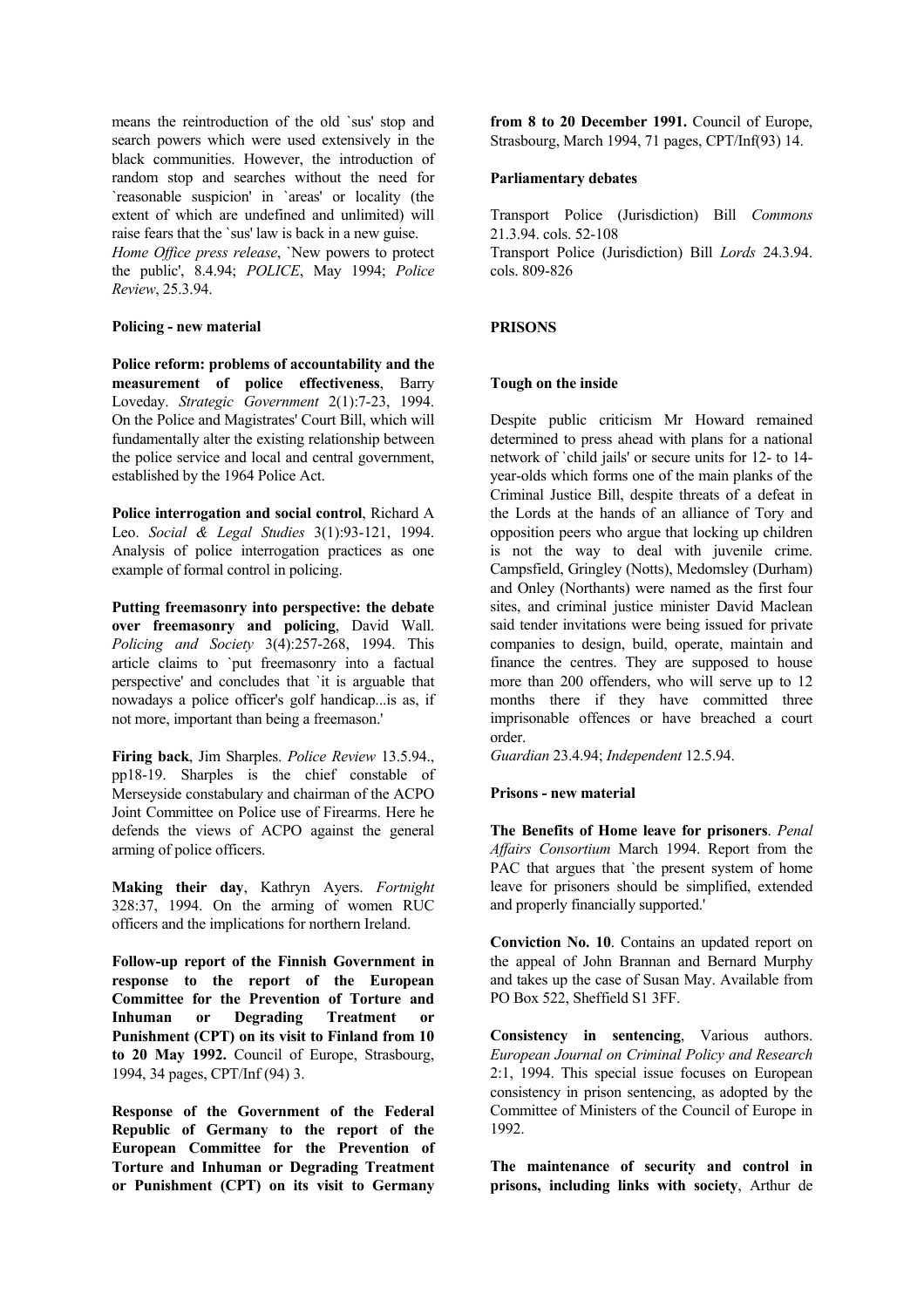Frisching. *Penological Information Bulletin* December 1992, pp4-9. Argues that `increasing the amount of contact between prisoners and staff and the wider community ...can improve security and control.'

**Prison medicine and social justice**. Paper by Professor Joe Sim, 29 pages. Institute of Crime, Justice and Welfare Studies, Liverpool John Moores University, Trueman Building, 15-21 Webster Street, Liverpool L3 2ET.

**\* Prisons Ombudsman:** Sir Peter Woodhead, former Deputy Supreme Commander in the Atlantic has been appointed as the first prisons ombudsman. This appointed follows the recommendation of Lord Woolf in 1991 that an independent complaints adjudicator was essential to restore confidence in the prison service after the Strangeways riots. *Guardian*,20.4.94.

#### **Parliamentary debate**

Prison overcrowding, *Lords*, 2.2.94. cols. 1269-1306

## **NORTHERN IRELAND**

#### **Collusion and protection**

The Northern Ireland Office is maintaining its refusal of home protection grants to known targets of loyalist assassination attempts. In May Belfast Councillor Robert Lavery, whose son was shot dead in a loyalist attack on his home, was granted judicial review of the NIO's refusal to give him a grant on the ground of his Sinn Fein membership.The reason for refusing the grant was spelt out clearly by the NIO:`the Secretary of State believes that it would be illogical and improper to expend public monies on the provision of special security measures to protect from terrorist attack persons who themselves are members of a party which supports terrorist violence *or, at the very least, does not condemn or criticise such violence*.' The judge found nothing wrong with this sentiment, but granted the order on the basis that the NIO was obliged to consider the personal circumstances of each applicant. During the hearing the criteria for eligibility for the protection grants became clear for the first time: only those individuals whose death or injury `could damage or seriously undermine the democratic framework of government in northern Ireland or the effective administration of government and/or the criminal justice systems or the maintenance of law and order' qualify.

In *re Robert Lavery's Application*, May 1994.

**Northern Ireland - new material**

**Where for art thou Romeo?** *Red Action* 67 (Spring), p1 & 4, 1994. Piece on MI5 *agent provocateur* Pat Daly who received a £450,000 payoff for organising an arms raid that resulted in two Irish Republican Socialists being jailed for twenty three and twenty five years.

**McGovern judgement disappointing but not entirely unexpected....**, Martin Wolfe. *Just News* 9(2):4-5, 1994. Kevin McGovern, a young unarmed student, was shot dead by the RUC in Cookstown in September 1991. This article discusses the law that has allowed another member of the security forces to walk free.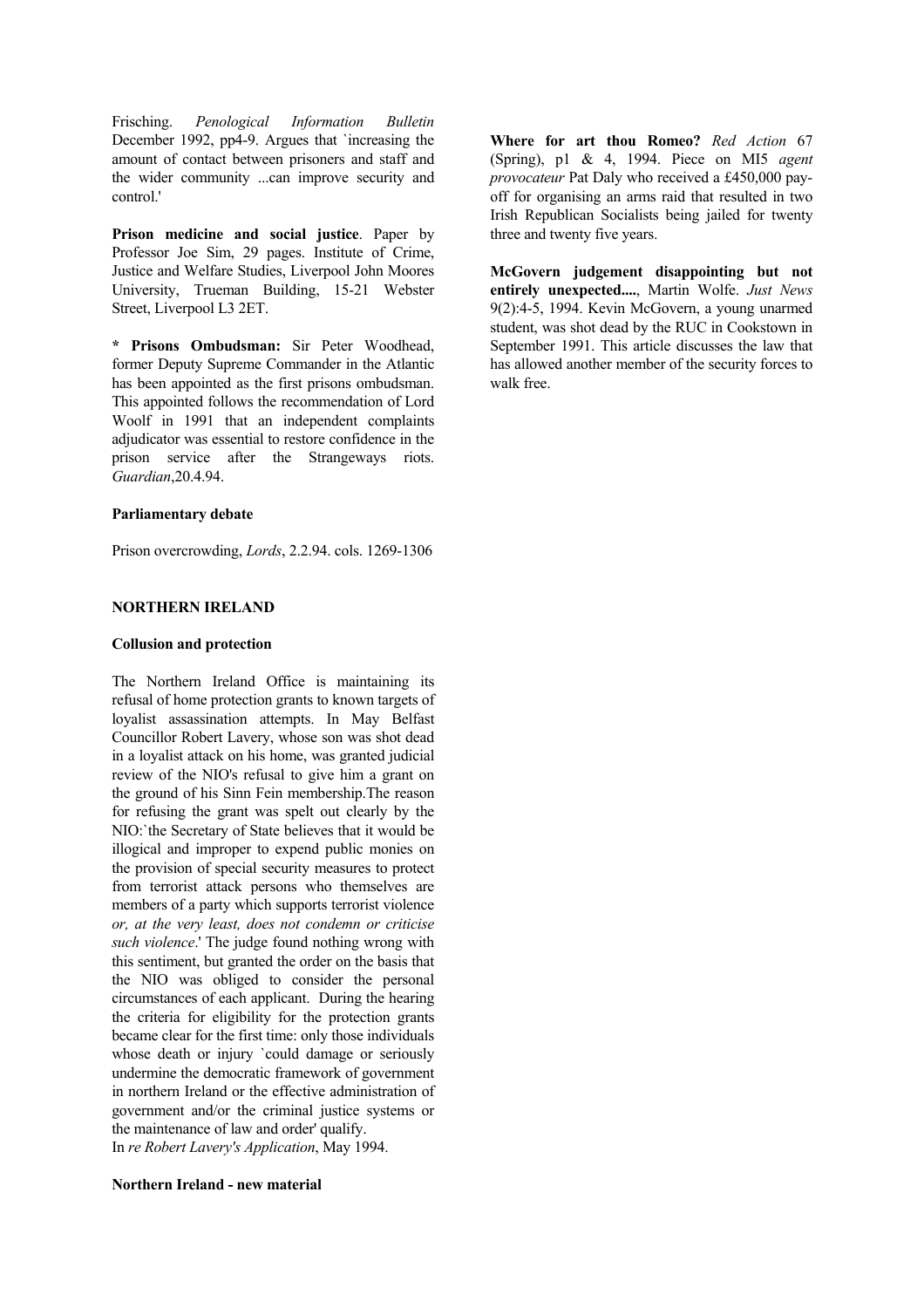**Different but equal**, Alex Maskey. *Fortnight* 327, p28, 1994. On the nationalist campaign for equality at Belfast city council.

# **EUROPE**

# **Schengen Agreement SIS delayed again**

A report from the German Interior Ministry about political cooperation within the EU and between signatories of the Schengen Agreement sheds some light on the considerable delays in development of the computer technology at the heart of the Schengen Information System (SIS).

 Since the drawing up of SIS systems architecture specifications in November 1988 and tendering for the central computer in 1991, the Schengen agreement has got bogged down in technical problems, Not only were the difficulties in communications technology for such a complex system underestimated, but also the system supplier was not able to deliver parts to specifications and to schedule.

 In setting the conditions for the central mainframe tender, it was decided to adopt the X-400 communications technology standard as the basis for the SIS. The X-400 standard was chosen so as to ensure the necessary standardization of the SIS's communications links between the central computer (C.SIS) and the national terminals (N.SIS) as recommended in a Dutch report by the Bakenist company; the EU also put forward the X-400 as the future European yardstick for computer communications. Despite these recommendations, it soon turned out that, as the German Interior Ministry puts it, `with our present knowledge, the X-400 standard is only partially suitable for interactive systems such as the SIS due to the fact that a series of extensions had to be added to cover the Schengen system's needs.'

 In December 1991, the tender for development of the C.SIS was concluded with the selection of the French consortium SEMA (which includes Siemens-Nixdorf and Bull). The selection was made on the condition that the SEMA consortium would improve the price-performance ratio of their offer. This improvement took several months to negotiate as SEMA had identified several `clear weaknesses in the development of the software', but the official contract with SEMA was eventually signed on July 24, 1992. The SIS officials hoped none the less to be able to get the SIS up and running by 31 December 1992, largely by shortening the planned development time of fifteen months. But this was not to be: in the words of the German Interior Ministry, `it was subsequently noted that SEMA was unable to deliver products on time and up to the required quality specification.' The start-up date for the SIS was therefore postponed first to July 1 1993 and then December 1 1993, but SEMA only delivered some of the key operational hardware for C.SIS - N.SIS communication (`User Agent') at the end of 1993, making the rescheduled start-up date of February 1 1994 unrealistic. In December 1993, the Executive Committee called in two independent experts to analyse the delays. In their first report on December 9 1993, the two experts concluded that the research effort required of SEMA had been underestimated and that there were `serious software and specification problems for important components of the SIS'. One of the most serious shortcomings identified in the report was the inadequacy of the project management in monitoring the developments of so complex a data exchange system.

 Further delays were caused by the discovery of four major malfunctions in an MTA communications component developed Siemens to link C.SIS to the German police network INPOL; two of the malfunctions have since been corrected. The Germans however remain optimistic and hope that the technical operability of the SIS can be achieved during their presidency of the first half- year of 1994. Complete operability will only be reached after a `download phase' in which the national police and security services copy their files to the C.SIS. But then, as the German Interior Ministry says, `No consensus could be reached amongst Schengen signatories about the scope of data [to be held by C.SIS], although this has a direct impact on the length of the `download phase'.

# **Schengen: new checkpoints**

The lifting of the internal borders controls under the Schengen arrangement has led to a French-Dutch police initiative to maintain checks to search for `illegal' immigrants. `Schengen' does not allow any systematic controls on the borders, so the police and Koninklijke Marechaussee have come up with a creative solution. On several of the major border crossings, a vehicle is semi-permanently posted near the border with a watchful observer equipped with binoculars in it. This officer alerts his colleagues waiting a little further down the road on motorcycles, who then stop and inspect the car and its passengers.

 In a press presentation late April, journalists were shown how the alert officer could spot approaching vehicles that appeared to warrant closer inspection by noticing number plates, state of the automobile and nature of the occupants. Yes, the colour of the skin did play a role in this process, as a helpful marechaussee officer explained to inquiring journalists. Though it is mostly people from Eastern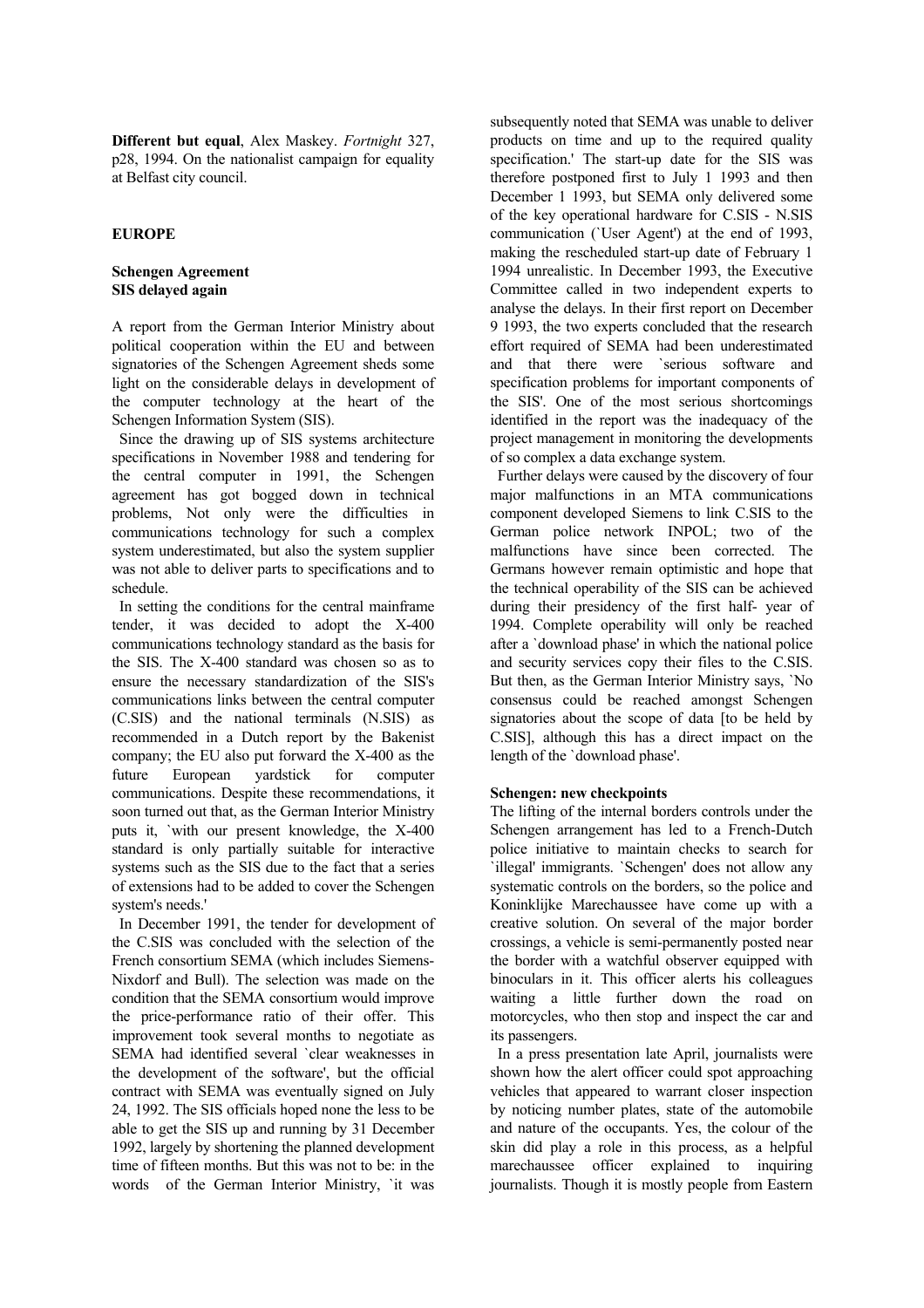Europe and the former USSR countries without a visa were stopped and returned.

 Cooperation between French and Dutch border control services has been intensified with the posting of a permanent Dutch `anti-crime team' in Paris to liaise with French authorities. Also, French border control officials and Dutch marechaussees now work routinely on each other's territory on board of international trains, where they check the status of travelling aliens in an attempt to intercept those without a visa while they are still in the country of departure.

*Statewatch contributors (Brussels & Amsterdam)*

# **Italy Far-right sweeps polls**

The far-right alliance, Forzia Italia (Go Italy), led by media tycoon Silvio Berlusconi, won a disturbing victory in Italian elections at the end of March. They took 366 seats to obtain an absolute majority in the Chamber of Deputies and were also the biggest bloc in the Senate with 156 seats.

 Forza Italia officially became a political party on February 1 with the explicit intention of merging the rightwing parties into an alliance to defeat the left. It incorporated the federalist Northern League, led by Umberto Bossi and the openly fascist Movimento Sociale Italiano (MSI) - renamed the National Alliance (NA) for the election - led by Gianfranco Fini.

 Their twenty-five member government, announced after much squabbling six weeks after the elections, will include five ministers from the Northern League, seven from the Forza Italia and five from the NA. The latter include three members of the fascist MSI, Giuseppe Tatarella (Deputy Prime Minister with responsibility for post and telecommunications), Adriana Poli (Agriculture) and Altero Matteoli (Environment). The remaining ministers include four independent conservatives and several technocrats.

 The Interior Ministry, which had been in the hands of the Christian Democrats since 1946, and which controls the police and secret service, went to the Northern League's Roberto Maroni, a close ally of Umberto Bossi. This will ensure that the federalist League will be able to exercise considerable power over local and regional government.

 Other key posts went to Berlusconi's close associates. Cesare Previti, the lawyer to Berlusconi's financial empire, takes on Defence while Gianni Letta becomes Under Secretary at the Prime Minister's Office. Antonio Martino, who has been described as a Thatcherite, is the Foreign Minister who will take over presidency of the European community and host the G7 conference in the summer.

 Berlusconi's electoral campaign was successful because it presented Forzia Italia as untouched by the scandals that have rocked the Italian political system over the last few years. In fact, Berluscani has always been associated with the old corrupt regime. His meteoric rise to fame - and fortune went hand in hand with that of Socialist leader Bettini Craxi who is currently facing corruption charges.

 In 1978 he became a member of the Propaganda Due (P2) masonic lodge which, with the assistance of the CIA, established a state within a state whose tentacles extended into the government and political parties, secret services, armed forces, civil service and the police. It also colluded with the Mafia and provided logistical and financial backing for rightwing terrorists during the `years of lead'.

 Berlusconi's partners have also attempted to distance themselves from their past. Gianfranco Fini has repeatedly denied any continuity between the MSI, which was founded by Mussolini's supporters, and NA. Nonetheless, he has consistently refused to purge his party of its violent elements. Since the elections the leader of the Northern League, Umberto Bossi, has been accused of corruption following allegations that he accepted an £85,000 bribe.

#### **Holland Election results**

On May 3, the Dutch voted for a new parliament. The extreme right Centrumdemocraten (CD) gained 2.5% of the votes, thus securing 3 seats (was 1) in the 150-seat Tweede Kamer (Second Chamber, q Lower House). The even more extreme CP'86 gained 0.4%. Disturbingly, among the voters between 18-24 the CD took 6% of the votes.

 Over the last two months several CD and CP'86 representatives in municipal councils and party officials have been exposed as being involved in criminal activities such as drugs dealing, fraud, illegal possession of firearms, violence against

foreigners and racist insults. Investigative journalism including three cases of undercover infiltrations and extensive press coverage of the criminal and neofascist elements in the ranks of extreme right parties can be credited with a considerable loss in voters' support. A group of CD party members have come forward to accuse their chairman Hans Janmaat of monomaniac behaviour. They have demanded the purging of all openly racist and neo-fascist elements in the party because they fear to be banned to the political fringe or even outlawed as a party altogether. Meanwhile, the other parties have decided to allow the new CD faction in parliament access to the informal agenda-setting meetings and other fora from which Mr Janmaat as a single MP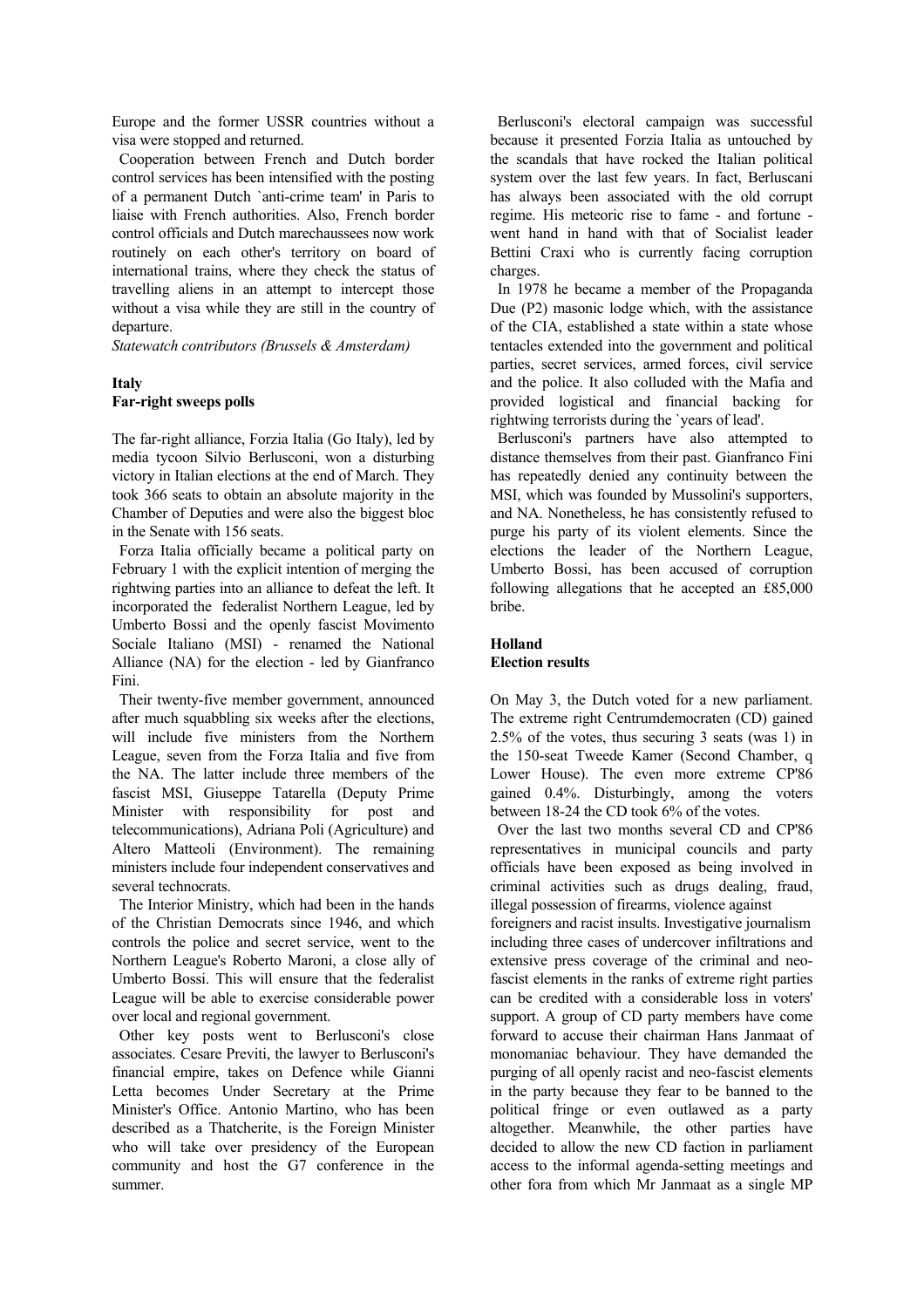has thus far been excluded.

## **European Court of Human Rights**

The Committee of Ministers of the 32 states of the Council of Europe agreed in Strasbourg on 21 April to create a new single tier Court of Human Rights. This is to replace the old two-tier system under which the European Commission of Human Rights considered applications before they were heard by the Court of Human Rights. Under the new arrangements individuals will apply directly to the Court which will normally sit in chambers of seven judges. Only in exceptional cases will the Court sit as a grand chamber of 17 judges. Clearly unfounded cases will be dealt with by a committee of three judges. The change is intended to speed up the handling of cases which currently can take up to five years.

 The UK government supported the creation of the new court but maintained its opposition to giving a *permanent* right to the individual to apply to the court. Since 1966 UK government's have made successive five yearly declarations recognising Court and the right of appeal to it by individual.

*Financial Times*, 22.4.94; *Hansard, Lords,* 12.4.94.

# **European Union Guardian secrecy case**

The Guardian newspaper filed an application at the European Court of Justice in Luxembourg on 20 May accusing the governments of the European Union of violating fundamental principles of EU law by refusing to disclose documents from the Council of Ministers - the most secretive legislature in Western democracies (see *Statewatch*, vol 3 no 6; vol 4 nos 1 & 2).

 The case arose when the Council (the permanent body representing the 12 EU governments) refused to provide background documents on the meeting of the Council of Justice and Interior Ministers in line with its commitment to provide 'the widest possible access to documents'. The Council did provide a set of background reports on a meeting of the Council of Social Affairs but later told Guardian journalist John Carvel that the material sent:

 `should not have been sent to you. However, owing to the novelty of the procedure for allowing public access to documents of the Council and its practical implementation, this information was sent to you because of an administrative error'.

The case lodged by the Guardian says the Council has misused its discretionary powers, shows a lack of reasoning and fails to balance the interests of confidentiality against the legitimate expectations of public access raised by the `code' it had adopted. It goes on to say:

`The legal order of the European Union has no chance whatsoever to develop further (or even survive) without the active participation of the citizens of the union. What commitment can ever be asked from citizens vis-à-vis a legal order which is governed in secrecy and without effective democratic control?'

The newspaper's application has been presented to the lower-tier Court of First Instance in Luxembourg whose ambit was increased last year to cover complaints by citizens against the abuse of power by EU institutions. Although the case will take some time to be heard the Council is obliged to submit a defence of its actions within the next two months.

 The case is being supported by the Netherlands government. In a statement to the General Affairs Council its delegation said:

`Netherlands voted against the code of conduct and the Council decision on 6 December 1993. The Netherlands has brought proceedings before the Court of Justice for the annulment of the decisions (Case c-58/94)... The criteria of confidentiality against the citizens right to obtain information [should be weighed] should such a weighing-up of interests in fact have taken place, the applicant ought to have been informed of this in a reasoned manner.'

The basic objection of the Council to providing information is simply stated in its own words, information on its work (reports, minutes, background documents) have to be withheld `to protect the institution's interest in the confidentiality of its proceedings'.

#### **A democratic EU?**

The outcome of this case has implications for the role of the European Parliament. Article K (or Title VI, `third pillar') of the Treaty of European Union, TEU, covers policing, immigration and judicial cooperation. Article K.6 says that the President of the Council and the Commission `shall regularly inform he European Parliament of discussions in the areas covered by this Title'. It goes on to say that the parliament has to be consulted on `the principal aspects of activities' and that its views will be `duly taken into consideration', and further that it can question the Council on these areas and make recommendations.

 When the Treaty of Union into effect on 1 November 1993 the Council put Article K into effect immediately - the K4 Committee held its first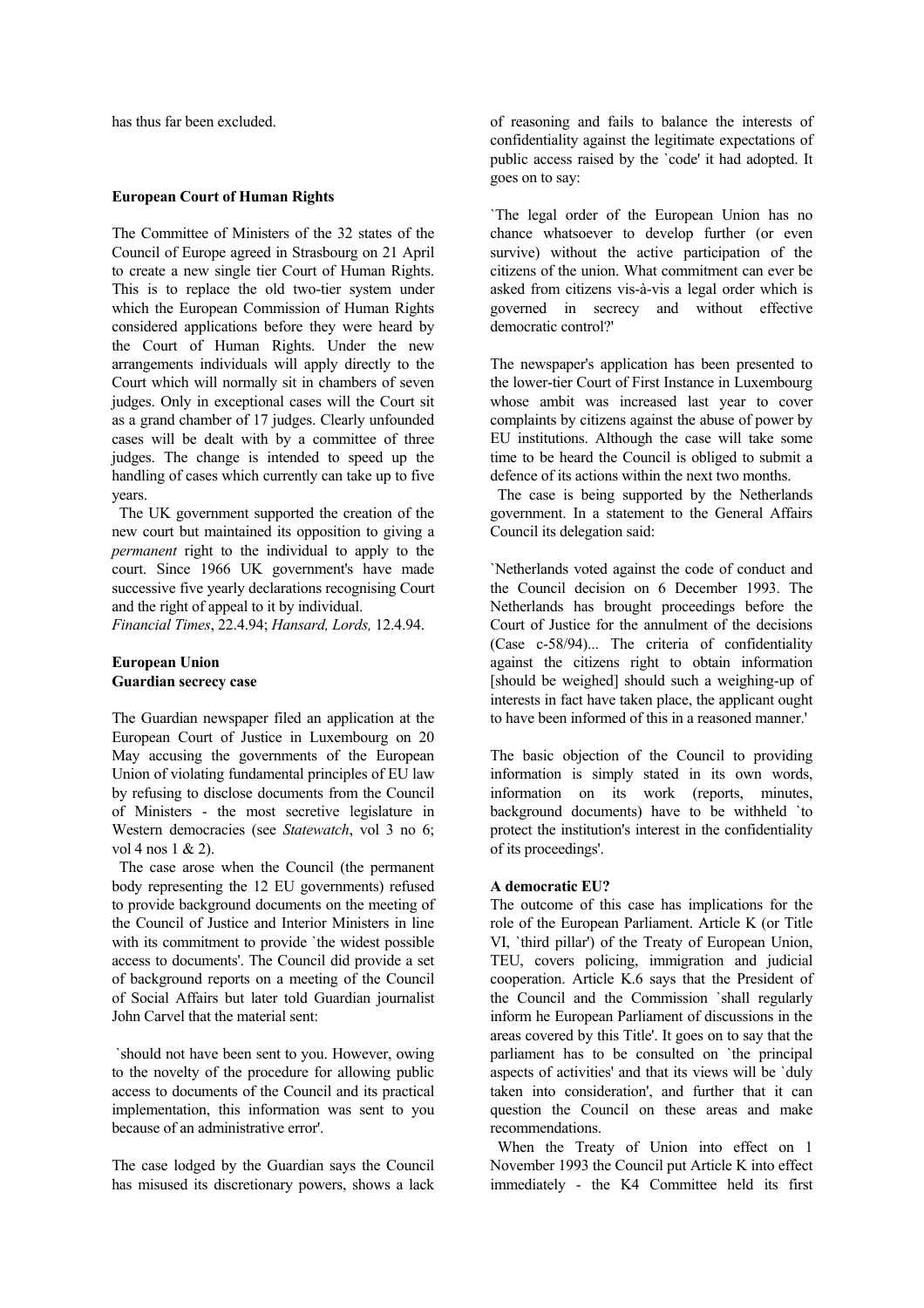meeting on 3 November - yet eight months later there is no process in place for effecting the relationship with the European Parliament set out above. The inter-institutional committee - involving the Council, Commission and Parliament - has left this job to the new parliament to effect in the autumn.

 Last July the EP took a report from the Civil Liberties and Internal Affairs Committee and passed a resolution on the parliament's demands for information, consultation and the right to make recommendations. The resolution said that the intergovernmental framework which kept justice and internal affairs matters outside of the competence of the Community was to be deplored and that this resulted in `a lack of effective parliamentary and judicial supervision and democratic procedures for decision-making in a field where the rights of the citizen are directly concerned'.

 On 27 May the Legal Affairs Committee of the EP voted unanimously to back the Dutch government's case in the Court of Justice. Labour spokesperson Christine Oddy said: The endemic secrecy surrounding Council business must be ended'. Lord Inglewood, the Conservative spokesperson said: `The Council of ministers is probably the only legislature in the free world which meets behind closed doors, and that state of affairs should not continue'.

 The outcome of the cases brought by the Dutch government and the Guardian will determine the quality, or otherwise, of democracy in the EU and, inevitably, will set the limits for the role the EP will be allowed to play.

*Public access to Council documents*, Council decision 20.12.93 (93/731/EC); *Guardian*, 18, 19, 20, 28.4.94 & 21.5.94; *Reply from the Council to the Guardian*, General Affairs Council, ref: 5988/94 (Annexe I); *Report on cooperation in the field of justice and internal affairs under the Treaty on European Union (Title VI and other provisions)*, 1.7.93, A3-0215/93; *Resolution of the European Parliament*, 15.7.93.

# **European Union New states insist on open government**

Sweden and Finland have attached a declaration to their accession agreements to the EU asserting the importance of open government and public access to documents. The Finnish Declaration says that public access to `official records is a principle of fundamental legal and political importance'. The Swedish declaration states: `open government and, in particular access to official records as well as the constitutional protection afforded to those who give information to the media are and remain fundamental principles which form part of Sweden's constitutional, political and cultural heritage'.

 The `Present Member States' have, in turn, attached a `Declaration' in response which says:

`The Present Member States of the EU take note of the unilateral declaration of Sweden concerning openness and transparency. They take it for granted that, as a member of the EU, Sweden will fully comply with Community law in this respect'.

It would appear that this reference to `Community law' alludes to the Council (the body representing the 12 governments) decision on `Classified information' agreed in December 1993 which is being challenged in the European Court of Justice (see *Statewatch*, vol 4 no 1 & 2, and story in this issue).

 Although the Swedish `open government' policy does allow information to be restricted where it might damage foreign relations it is not clear how this could be used to for matters under Title VI of the Treaty of European Union covering policing and immigration.

 It is therefore quite surprising that a further Declaration attached to the Act of Accession agreed by all four countries joining the EU - Norway, Austria, Finland and Sweden - says that they will accept all the decisions taken by the current 12 states on Justice & Home Affairs up to the point of formal accession (1 January 1995). By then a whole body of policy, the K4 Committee and Europol will have been agreed over which they will have had no say. The Declaration says that the four countries will `participate in subsequent negotiations relating to those conventions and instruments only on those points still be resolved'.

*Council*, ref: AA-AFNS 6 Final, 1994.

# **Europe: in brief**

**\* Council of Europe**: Mrs Catherine Lalumière the Secretary General of the Council of Europe for the past five years was ousted from the post on 12 April and replaced by Mr Daniel Tarschys. Mrs Lalumière is a French socialist, Mr Tarschys is a former Swedish conservative MP. The reason given was that Mr Tarschys speaks Russian and this is seen as an asset in responding to applications to join the Council from Russia, Belarus and the Ukraine. *Financial Times*, 14.4.94.

**\* European Convention on Human Rights:** The Council of the EU (the body representing the 12 states) has referred the question of whether the EU can accede to the European Convention of Human to the European Court of Justice for its opinion. The question the Court has been asked is whether its adoption `would be compatible with the Treaty of Rome'. Until now some governments have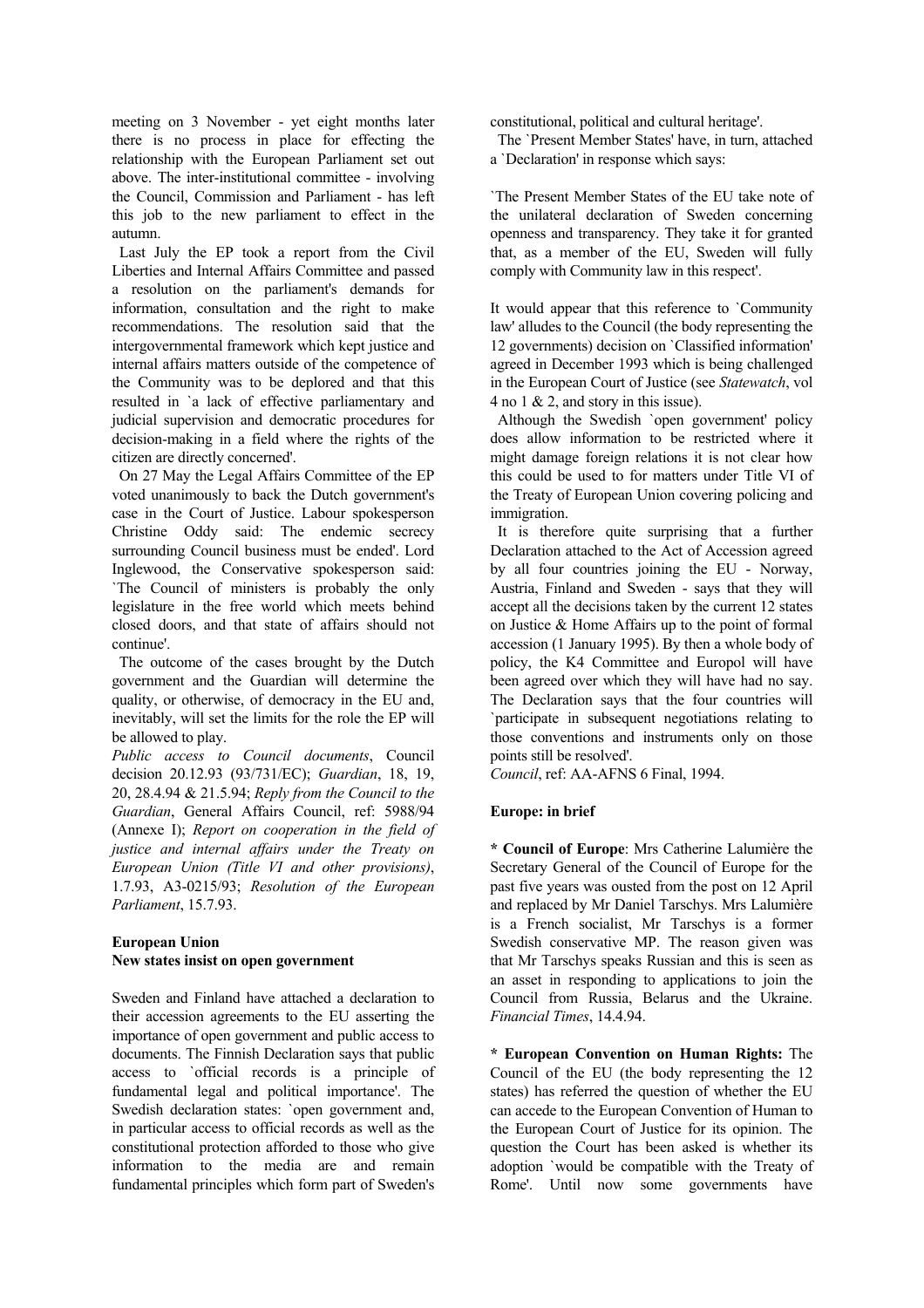maintained that an individual with a grievance against the Council (and its associated bodies) could not take action against it because it was not a `state' (nationals take a case against their own states). 00000

**Romania: IBM computer to register population:** The Romanian Interior Ministry is to purchase an IBM computer system which will be a `national information system'. The system will be used to manage a countrywide database on population registration and to administer the use of personal ID cards which are to be issued to citizens for the purpose of using social security, health care, education and tax collection. IBM Eastern Europe said that: 'the identification system is based on an idea originally proposed by the European Community'. The central system is to be linked to 41 regional offices and 302 local offices. *Balkan News*, 17.4.94.

**\* Exposure defended:** The European Commission for Human Rights has ruled that the confiscation of an entire edition of the activist newspaper Bluf! in 1987 was in conflict with the guarantees for freedom of expression and the diffusion of information protected under the European Convention. In the special edition. Bluf! published most of the contents of a confidential BVD security service quarterly report. Although none of the three arrested Bluf! editors were ever prosecuted, the Dutch Supreme Court judged that the distribution of the report had endangered national security. The Court however found that since the press has a watchdog function in a democracy, Bluf! carried out a democratic task by publishing the BVD report.

#### **Europe - new material**

**The Securitate and the police state in Romania 1964-89**, Dennis Deletant. *Intelligence and National Security* Vol 9(1):22-49, 1994. Second part of Delatant's look at the Securitate.

**Stalking the wolfman**, Anna Husarska & Nikoli Ignatiev. *Independent magazine* 2.4.94. Portrait of Russian neo-nazi, megalomaniac and Liberal Democrat Party leader Vladimir Zhirinovsky.

**Europe: Montrez patte blanche!** This pamphlet looks at the new frontiers imposed by the Schengen Agreement. It is available, in French, from: CETIM, 37 Quai Wilson, CH-1201, Genève, Switzerland, price 35 Swiss Francs.

**France: a fundamental racism**. *CARF* 20, p10, 1994. On state racism and anti-Muslim hysteria in France.

**Turkey: crackdown on freedom of expression**. *Article 19*, pp1-2, 1994. On the crackdown on the media by the Turkish authorities.

**Federal Border Police** (*Bundesgrenzschutz, BGS)*: Special issue of CILIP journal, no 47 (in German). This issue looks at the development of the BGS created in 1951. It is a para-military force which has been used to counter public protests. Articles look at its history and development; the recent creation (1993) of the Border Police Support Forces to support the BGS in sealing off Germany's Eastern borders against refugees; fatal shootings in 1993; and racist police brutality in Berlin. DM 10 from: CILIP, Malteserstr. 74-100, 12249, Berlin, Germany.

**Between hope and disaster: aspects of neofascism in Europe.** Produced by an International Quaker Working Group under the auspices of the Quaker Council for European Affairs. 20pp. BF250. From: Quaker Council for European Affairs, 50 Square Ambiorix, 1040 Brussels, Belgium.

## **In the European Court**

#### **Human rights roundup**

In 1993 52 cases were referred to the European Court of Human Rights, which delivered judgements in 60 cases. The majority of complaints were of violations of the right to a fair trial under Article 6.

 During the year, Malta and Denmark incorporated the European Convention on Human Rights into their national law, and Sweden, Norway and Iceland are actively considering incorporation. Estonia, Lithuania, Romania and Slovenia signed the Convention (and the Czech Republic and Slovakia re-signed separately) and Poland accepted the right of individual petition and the compulsory jurisdiction of the court.

 At its Vienna conference in October 1993 the Council of Europe decided to replace the current control machinery of the Convention by a single court. The text of the amending protocol is due for signature in May 1994.

Selected cases dealt with at Strasbourg October 1993-May 1994:

The Commission declared admissible (cases that will proceed):

\* Zana v Turkey (No 18954/91): conviction following publication of remarks made to journalist in support of PKK contrary to Art 6S1 (right to fair trial) and Art 10 (freedom of expression).

\* A v France No 19776/92): restriction of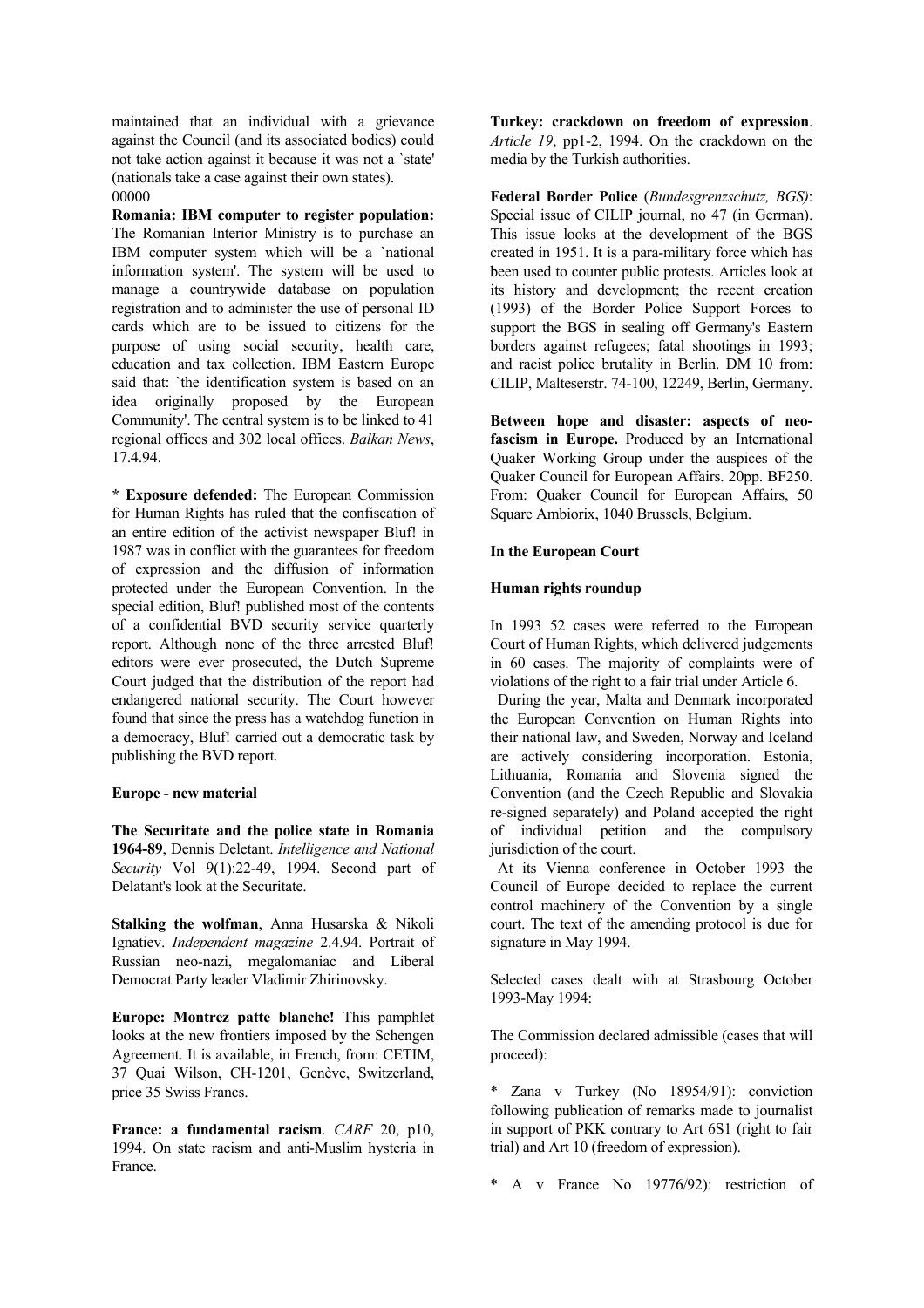asylum-seekers to airport transit zone contrary to Art 5S1 (right to liberty).

\* Benham v UK (No 19380/92): detention for failure to pay poll tax and unavailability of legal aid for magistrates' court proceedings, contrary to Art 5S1 (freedom) and Art 6S1 (fair trial) and S3 (legal aid).

\* John Murray v UK (No 18731/91): drawing of adverse inferences from remaining silent during police questioning and at trial, contrary to Art 6S1 (fair trial) and S2 (presumption of innocence).

\* Peignier v France (No 20408/92), A L v France (Nos 18974/91 and 19334/92): interception of telephone conversations by the police in context of criminal investigations, contrary to Art 8 (private life).

\* Saunders v UK (No 19187/91) (see Statewatch 4:1).

The Commission declared inadmissible:

\* Brind v UK: ban on broadcasting of Sinn Fein spokespersons (NB Equivalent case in northern Ireland, McLoughlin v UK, is still awaiting a decision).

The Commission communicated to governments for their comments:

\* an application (No 22384/93 v UK) concerning the drawing of adverse inferences from accused remaining silent during police questioning and from his refusal to give evidence in his defence, contrary to Art 6S1 (fair trial) and 6S2 (presumption of innocence).

\* an application (No 23065/93 v Finland) on the refusal to allow a Kosovo-Albanian Muslim to join his family who were granted residence permits for humanitarian reasons.

\* an application (No 20605/92 v UK) on alleged interception of telephone conversations by the police after the applicant, a senior police officer, had brought proceedings alleging discrimination on grounds of sex in relation to consistent failure to recommend her for promotion.

Cases referred to the Court for hearing:

\* Vereniging Weekblad "Bluf!" v Netherlands (No 16616/90): seizure and withdrawal from circulation of issue of weekly newspaper in which information about Internal Security Service published: Commission found a violation of Art 10 (right to impart information).

\* Welch v UK: the complaint was that a confiscation order against applicant under the Drug Trafficking Offences Act was a retrospective criminal penalty in breach of Art 7. The Commission delivered an opinion that there was no violation of Art 7 in October 1993.

\* Allenet de Ribemont v France: the complainant was publicly accused of involvement in a murder by the French minister of the interior at a press conference in 1976. He was immediately arrested and spent four years in custody before charges were dropped. The Commission delivered an opinion that the public accusation was a breach of Art 6S2 (presumption of innocence) and the delays in the proceedings breached Art 6S2.

\* Yagci and Sargin v Turkey: officials of the Turkish Communist Party were arrested on return from exile and detained pre-trial for over 2 years on political charges. Commission found violations of Arts 5S3 (liberty) and 6S1 (fair trial).

\* Vogt v Germany: teacher subjected to suspension, disciplinary charges and dismissal on ground of membership of Communist Party. Commission found violations of Arts 10 (freedom of expression) and 11 (freedom of assembly). Judgments of court:

\* Hurtado v Switzerland (28.1.94): A Colombian national was arrested in connection with drug dealing by six police who threw a stun grenade into his flat, forced him to the ground, broke a rib, handcuffed and hooded him. His clothes got dirty and he was not allowed to change them for a day. He was not allowed treatment for the broken rib for six days. The Commission opinion of July 1993 was that, while the refusal to allow medical treatment and a change of clothes breached Art 3 (freedom from inhuman or degrading treatment), the manner of his arrest did not. Subsequently the Swiss government paid compensation and the Court struck the case out.

\* Burghartz v Switzerland (22.2.94): On the other hand, the Court held that a husband who was not allowed to have his name written in front of his wife's was a victim of sex discrimination (Art 14) and of a violation of his right to private life and correspondence (Art 8).

\* Stanford v UK (23.2.94): A defendant's inability to hear some of the evidence given at his trial, because of a glass screen erected in front of the dock, was no violation of Art 6 (fair trial) because the man's solicitor and barrister did not complain or get him moved.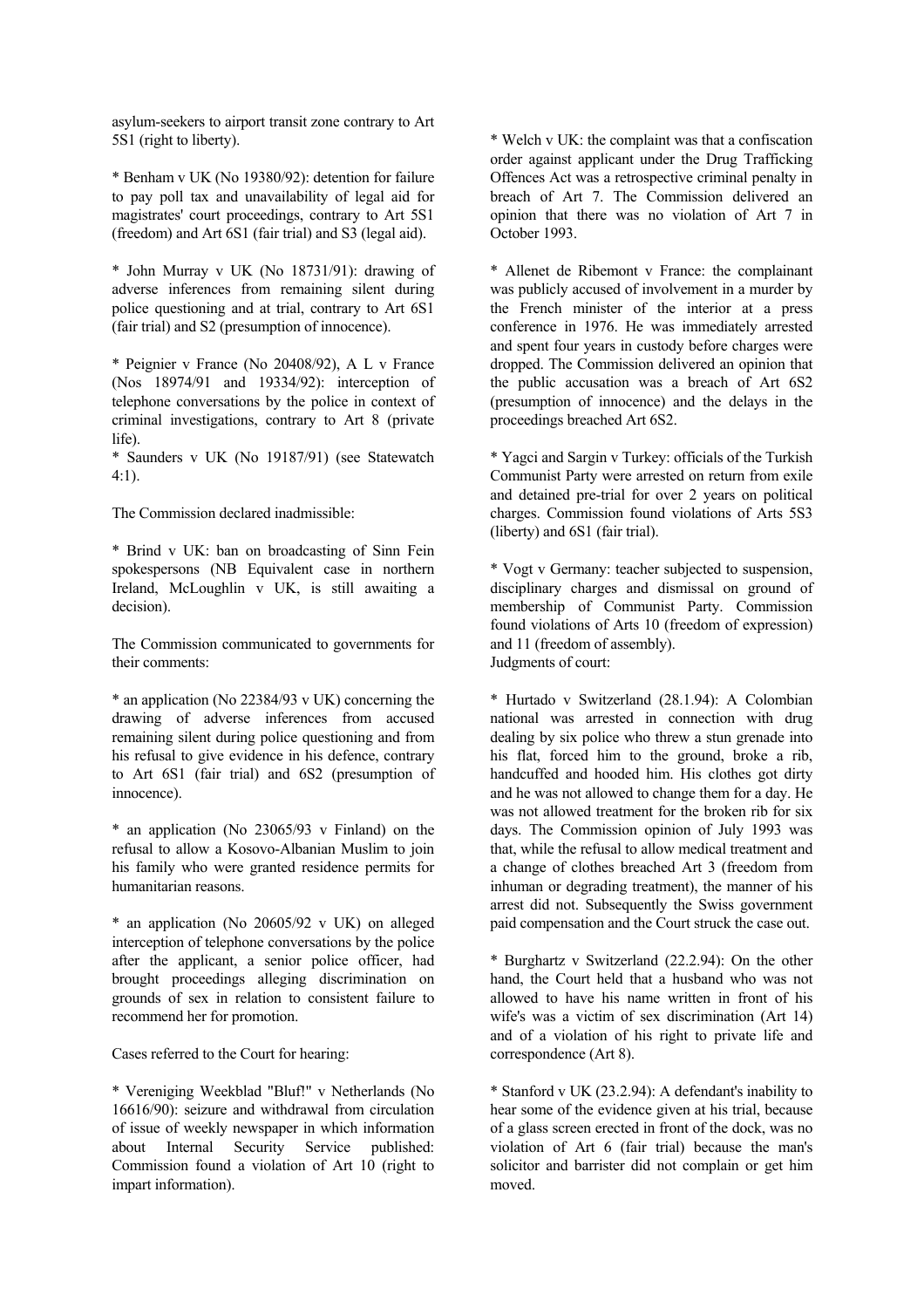\* Bendenoun v France (24.2.94): The failure to produce all the documents from a customs file did not deprive the applicant of a fair trial (Art 6S1) in the administrative courts in relation to tax surcharges.

#### **Parliamentary debate**

Council of Europe and Western European Union *Commons* 18.3.94. cols.1229-1286

#### **European Parliament**

Interinstitutional agreement, debate, 17.11.93, pages 105-111. *OJ* No 3-438.

Democracy, transparency and subsidiarity Ombudsman (regulations and conditions), resolution, 17.11.93, pages 132-141. *OJ* C 329.

Racism and xenophobia, debate, 1.12.93, pages 3- 14. *OJ* No 3-439.

Racism and xenophobia, resolution, 2.12.93, pages 19-21. *OJ* C 342.

Police cooperation, debate, 15.12.93, pages 148-150 and 229. *OJ* No 3-440.

Combatting international fraud, debate pages 233- 235. *OJ* No 3-440.

Small scale crime, debate, pages 235-236. *OJ* No 3- 440.

Equal rights for homosexuals and lesbians, resolution, pages 40-43. *OJ* C 61.

Respect for human rights and the economic exploitation of prisoners and children worldwide, resolution, pages 106-107. *OJ* C61.

Constitution of the European Union, resolution, pages 155-171. *OJ* C 61.

Criminal activities in Europe, resolution, pages 235- 238. *OJ* C 61.

## **RACISM AND FASCISM**

#### **BNP lose Millwall seat**

An unusually high turnout of voters - over 65% - in Tower Hamlets, east London, saw the defeat of both the fascist British National Party (BNP) and the ruling Liberal Democrats in the May local elections. The council was regained by the Labour Party which lost control of it ten years ago.

 The BNP stood eight candidates in Tower Hamlets, hoping to capitalise on the chaos that accompanied the election of Derek Beackon, in the Millwall ward, last September. Three of their candidates, including Beackon, stood in Millwall where they increased their number of votes but only took 28% of the overall total. Three other BNP candidates gained 23% of the vote in the Holy Trinity ward.

 The defeat of the BNP, and the Liberal Democrats who had been criticised by their national party for their openly racist tactics - owed a great deal to an alliance of community groups and political activists who worked to ensure a large turnout of voters. A team of election observers from Liberty also helped to ensure that the intimidation of Asian voters by BNP thugs, that characterised the September poll, was not repeated.

 In neighbouring Newham, where no far-right candidate had stood since 1974, the BNP fielded five candidates. In the same wards five official Conservative Party candidates stood as Conservatives Against Labour's Unfair Ethnic Policies (CALUEP). Despite vigorous campaigning by the Newham Monitoring Project, the BNP averaged 33% in the Beckton ward and 24% in Custom House and Silvertown; the combined racist vote, of the BNP and CALUEP, was greater than that of the Labour Party who narrowly retained their hold on Newham council.

 The importance of the east London elections to the BNP was

indicated by their attempt to present their candidates and party in a respectable light. This began with the prescription, in the run-up to the elections, of Combat 18. This move backfired and resulted in an ongoing and bloody feud between the two groups that left several key BNP activists and one of their election candidates hospitalised.

 Elsewhere in London the BNP stood candidates in Hillingdon and Hounslow in west London, and in south London. None of these candidates received a significant vote although Jenny Oliver, their candidate for Sutton, has been accused of breaking election law by falsifying her nominees. William Hitches, their candidate in Greenwich, south London is reported to be facing assault charges after punching a rival candidate.

 Outside of London the BNP focused its attentions on the north, although none of its candidates made a significant impact. David Bruce, the BNP's deputy leader, got 10% of the vote in Rosedale, Hertfordshire.

 Of the other far-right parties the National Front (NF), boosted by a £100,000 windfall left to the party on the death of a member, concentrated its campaign in the midlands. The NF has lost most of its support elsewhere in the country to the BNP. Several of its candidates got around 10% of the vote.

 The minuscule Third Way, led by Patrick Harrington, stood three candidates, only one of whom got above 2% of the vote. Several fascists stood as independent candidates, the notorious nazi, Tony Malski, getting 19% of the vote in Redbourne, Herfordshire.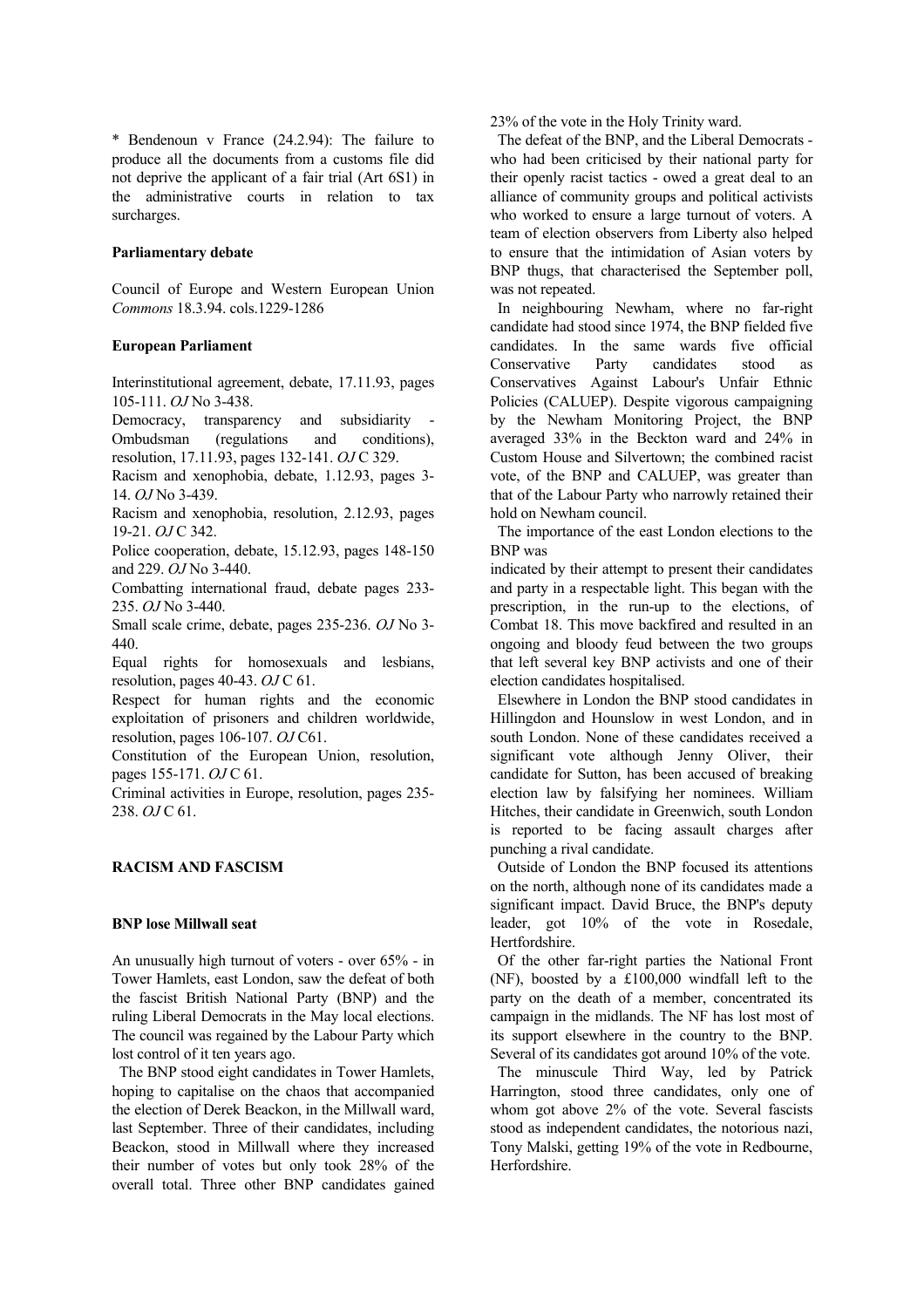#### **Saptal Ram given judicial review**

After eight years in prison Satpal Ram has finally been granted a judicial review of his case. In 1986 Mr Ram was convicted of murder following an incident in which he was assaulted by six white men following a row in a restaurant, in Birmingham, after they racially abused staff. Mr Ram was attacked when he attempted to intervene.

 Although Mr Ram was taken to hospital, where he needed stitches, his defence counsel advised him against pleading self-defence. Also, three key Bengali-speaking witnesses were not provided with interpreters, which meant that the all-white jury were unable to understand their testimony. As Mr Ram put it himself: `All the evidence suggests that I defended myself from a racial attack, yet I am still in prison serving a life sentence.'

 Supporters of Mr Ram have been conducting a campaign demanding that his case be re-opened. Over one hundred people attended the picket outside the High Court in May where he was granted a judicial review. The campaign will continue and supporters are asked to write to their MP or the Home Secretary. *The Free Saptal Campaign* can be contacted at 101 Villa Road, Handsworth, Birmingham B19 1NH.

# **Romania: Romani murdered**

An inquiry report by the International Federation of Human Rights and the `Agir ensemble pour les droits de l'homme' has found official inaction and racist attitudes in reaction to the murder of a Romani (gypsy) and the burning of houses in Hadrani on 21 September 1993.

 The village of Hadrani has a population of 863 people - 595 Romanians, 193 Hungarians and 130 Romani. Following the killing of a Romanian in a fight with two Romanis nearly the whole Romanian and Hungarian population gathered around a house where the gypsies had fled and set it on fire - two escaped but one died. The crowd then set fire to another fourteen houses and destroyed fifteen others as the occupants fled to the surrounding countryside. These events took place despite the presence of two police officers.

 The inquiry team found that officials excused these actions by pointing to `anti social behaviour' of a section of the gypsy community. This view was reflected in the media which portrayed Romani as being thieves, violent, traffickers, uncivilised and undesirable. They found that noone had been arrested for the murder and attacks even though lawyers for the Romani knew the perpetrators. The authorities had also used these events to forcibly move members of the Romani community out of the

area by using an old law, Law no 5 of 1971, on `the rights of residence of Romanian citizens'. *La Lettre*, FIDH, 24.3.94.

# **Holland Deaths in police custody**

The police sergeant responsible for the arrest and violent handling of the Turkish man H Kksal, who subsequently died in police custody in Venlo in early 1993, has been acquitted by the court. The public prosecutor had demanded a month conditional imprisonment plus a 1500 guilders fine. The prosecutor's office held that several medical and pathological investigations indicated that the man would have died, even if he had been taken to a hospital when he was found on the street unconscious, instead of being thrown in a police cell. Still maltreatment with intent was considered proven by the prosecutor.

 On 3 May a 21-year old Syrian-orthodox Mr Paulus Kurt committed suicide by hanging himself in a police cell in Hengelo out of desperation because he expected to be expelled and feared for his life. A day earlier, after intervention from the christiandemocratic faction in parliament the ministry had agreed not to send the man back to Turkey. The police was informed of this decision around eleven the following morning, but failed to notify Mr Kurt who took his life later that afternoon.

 Human rights organizations have demanded an investigation of the Hengelo aliens police department, because several incidents were reported last year. An investigation by the local social democrat party produced 18 complaints and concluded that the department could not be accused of grossly violating the law, but maintained a very formal attitude and was rude both to foreigners and Dutch persons. In the report a jurist was cited saying that they could not be accused of discriminating: `they just hate everyone who comes from abroad.'

# **Holland**

# **Racist violence**

Two researchers at Leiden University have published a report on racist violence which shows that it is more widespread than previously thought and that many incidents are not recorded. They compiled incidents of racist and extreme rightwing violence based on media reports, police data, BVD data (*Binnenlandse Veiligheidsdienst*, the internal security service, which funded the research) and from the anti-fascist research group *Fascisme Onderzoeks*.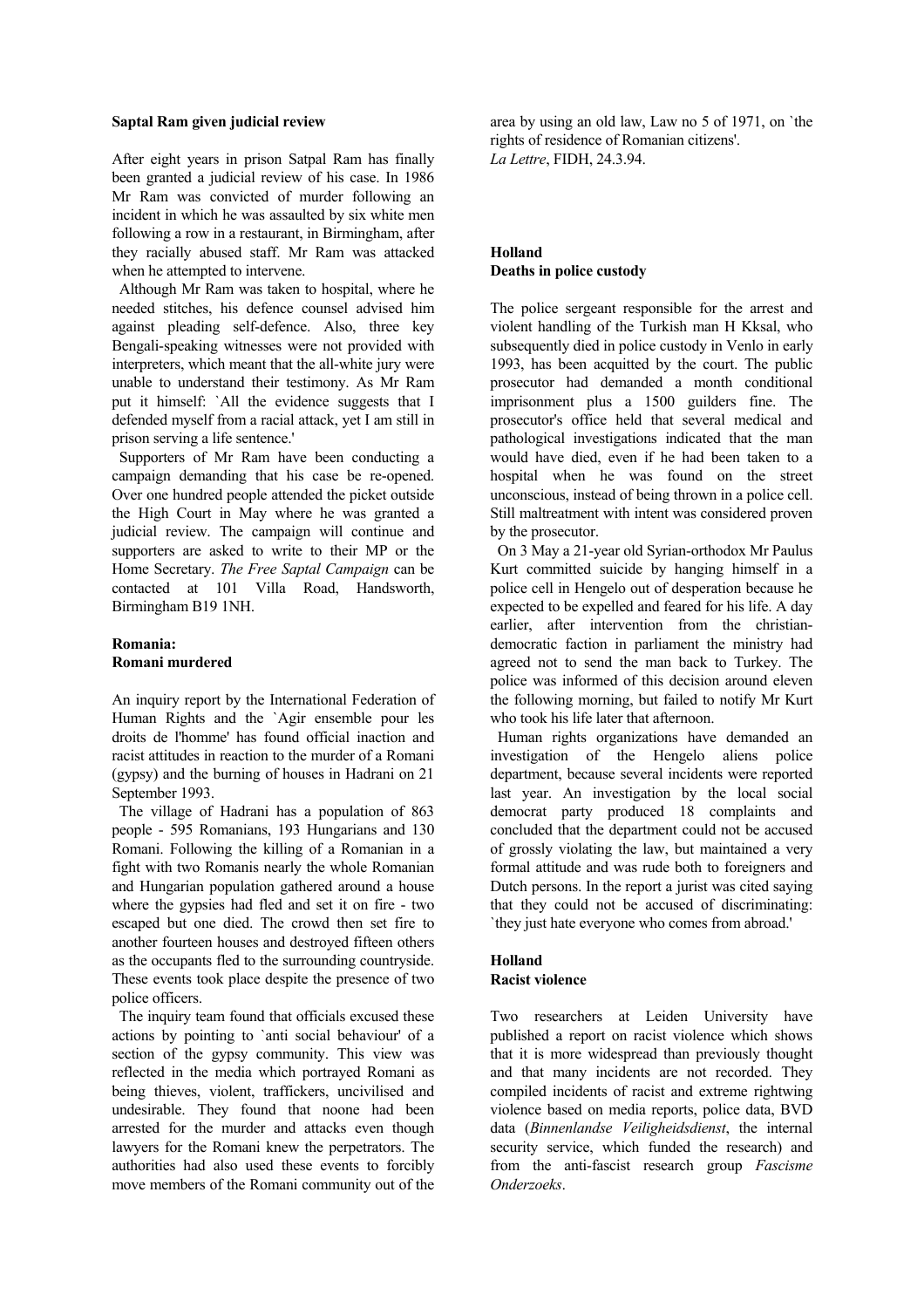The study shows the number of incidents rising from 4 in 1988, to 29 in 1991, 189 in 1992, and 279 in 1993. There were 6 bombings and 40 bomb threats in 1992; 1 bombings and 26 bomb threats in 1993. The number of firebombings in 1992 and 1993 averaged 3 a month. The number of attacks on asylum centres, homes of immigrants and mosques rose from 116 in 1992 to 123 in 1993. Seventeen people were physically attacked by racists or extreme rightwing groups in 1992 and this rose to 58 in 1993. The study also noted an increasing tendency for these groups to direct their attacks against their political opponents, and while a significant number of those arrested were members of these groups many arrested were not formally aligned.

 The authors conclude that the present hardening of the political climate on migration and minorities issues could contribute to the occurrence of extreme rightwing violence.

*Extreem-rechts: aanhang, geweld en onderzoek*, Frank Buijs and Jaap van Donselaar. Leiden, LISWO. ISBN 9071042650.

#### **Racism and Fascism - in brief**

**Euro-elections: fascist candidates**: Six fascist candidates are standing in the European elections on 9 June. They are: William Binding, National Front (London, West); Kevin Lowne. National Front (London South-East); Oliver Tillett, Third Way (London East); Andrew Carmichael, National Front (Birmingham West); John Mcauley, National Front (Hertfordshire); Robert Jones, National Front (Staffordshire East). John Tyndall, the leader of the British National Party is standing in the parliamentary by-election on the same date.

**Stephen Lawrence**: The Crown Prosecution Service (CPS) has decided that there is not enough evidence to prosecute the white youths accused of the racist murder of 18 year-old Stephen Lawrence in Eltham, south London in April 1993 (see *Statewatch* vol 3, no 3). Two youths were originally charged with Stephen's murder, but the case against them was dropped when the CPS decided there was insufficient evidence. At the inquest into Stephen's murder, last December, dramatic new evidence was presented identifying three new suspects. A spokeswoman for the CPS said that after studying the evidence it had decided against pressing charges. Stephen's family may now bring a private prosecution against the suspects. *The Stephen Lawrence Family Campaign* can be contacted at PO Box 3433, London SE18 3SS.

#### **Racism & fascism - new material**

**Inside Racist Europe**, Liz Fekete and Frances

Webber. Institute of Race Relations' Europe Race Adit, 66 pages. Section 1 looks at the `non-citizen as suspect'; policing a suspect community; suspecting the victims. Section 2 `Exporting immigation control'. Section 3 provides a country by country summary of immigration policiesand racist and fascist groups. Essential reading. Copies £4.00 each from: Institute of Race Relations, 2-6 Leeke Street, London WC1 9HS. Tel: 071 837 0041.

**Recreating the `colour bar'**. *CARF* 20:4-5, 1994. This article examines the return of the `colour bar' in housing and employment and concludes that `anti discrimination legislation and equal opportunities policies are failing to protect black workers...'

**Winning the island race**, Paul Anderson; **Tolerance and the intolerable**, Umberto Eco *New Statesman & Society* 22.4.94., pp14-15 & 18-19. On the run-up to the local elections on the Isle of Dogs, where the fascist British National Party won a seat last year, and the `no platform' policy.

**Communities of Resistance: Annual report 1993- 94**. *Newham Monitoring Project* pp64, (Available from NMP, 382 Katherine Road, London E7 8NW). 1993 saw a tremendous upsurge of racist activity across East London following the election a British National Party candidate in local elections in the Isle of Dogs. The NMP annual report documents the fightback in Newham and continued harassment from the police.

# **Parliamentary debates**

1115-1122

Race Relations (Remedies) Bill *Lords* 15.3.94. Cols. 182-188 Racism and Anti-Semitism *Commons* 31.3.94. Cols.

#### **SECURITY & INTELLIGENCE**

#### **Controlling the airwaves**

The Clinton Administration has announced that it plans to proceed on every front to make the Clipper Chip encryption scheme a national standard and to discourage the development, sale and export of alternative devices. Clipper is an encryption chip that the National Security Agency and the FBI hope will one day be in every phone and computer in America. It scrambles communications, making them unintelligible to all but their intended recipients, except the government. It would hold the `key' to the chip and would legally be able read any communication. The implications are far-reaching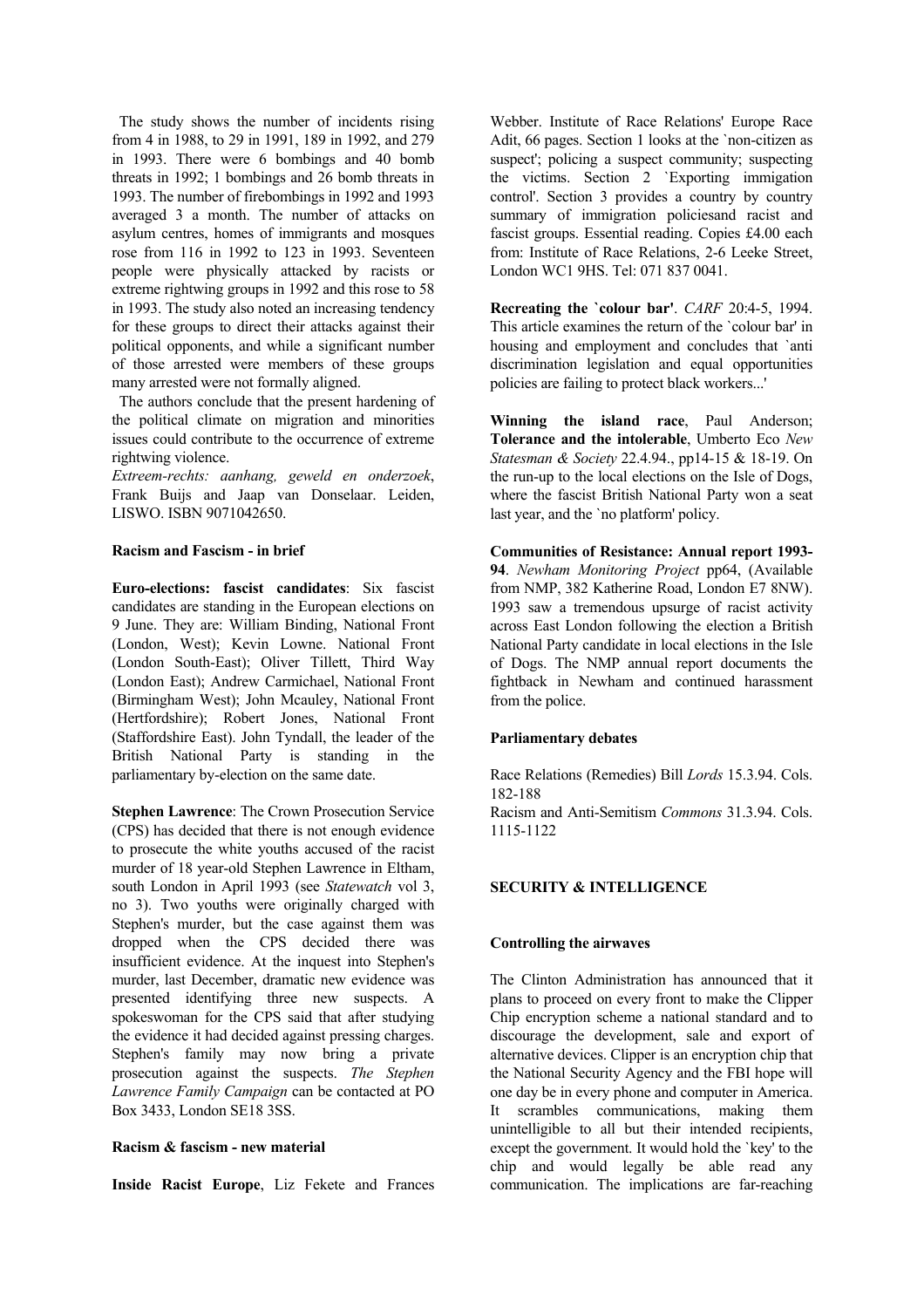and is equivalent to insisting that all current postal mail was put in transparent or unsealed envelopes and sent to their recipient via MI5 or MI6.

 The US administration hopes to impose the Clipper not through statute but by manipulating market forces. By purchasing massive numbers of Clipper devices they intend to induce an economy of scale which will make them cheap while the export will render all competition either expensive or nonexistent.

 Many other countries are likely to follow suit. It has emerged that the Dutch Department of Justice has been pressing for legislation on encryption. A Parliamentary Committee is currently working on a proposal that would effectively outlaw possession, use, and trade in encryption devices. It is considering a proposal which would tie a license to use of government approved encryption devices. The proposal is being prepared in secrecy but some details have already been obtained and they include fines for the use of encryption on a telephone line and the loss of the telephone connection for a number of days.

 The British government also is reported to be on the verge of adopting a modified Clipper chip strategy on the advice of GCHQ. Users would be able to use strong encryption devices but there would be procedural control which would allow officials to overcome the effects of the encryption. It is suggested that the `key' would be held with a `third party' making it accessible to security services. *Wired*, April 1994; *Computing* 5 May 1994.

# **Holland Cryptology ban**

Minister of Justice Mr Ernst Hirsch Ballin has proposed a bill outlawing the uncontrolled use of cryptography. According to a press statement about the still confidential bill private individuals, including criminals, now have access to cryptographic software and hardware of similar quality to `potentially hostile foreign powers'. Therefore the minister feels they have to be treated accordingly. Under the proposed legislation cryptographic software and hardware, both for communications and stand-alone security purposes, will become subject to a licensing regime which prevents uncontrolled distribution. Users will have to deposit the key to their appliances with a central depository agency that may supply this information to police and security services if needed. Privacy protectors and representatives of computer industries and banks have already protested against the proposal.

 This Dutch proposal implies a much greater intrusion in civil liberties than the 'Clipper Chip' proposal currently under discussion in the US. It can be foreseen that the government will eventually `give in' to protests and settle for a US-type solution of an mandatory, state-controlled cryptography system.

# **Denmark:**

# **New security scandal at university**

In March it was revealed that over a ten year period, ending in 1991, the names, addresses and identity numbers of about 40,000 students at Copenhagen University were illegally given to the Police Intelligence Service (PET).

 Lars-Erik Allin, the Legal Advisor to the University Rector, was responsible for security matters until the exposure of his involvement in the first security scandal at the university (the bugging case, see *Statewatch* vol 4 no 1). Then when he met the new Rector, K Møllgärd, in January this year he revealed the wholesale passing of information on students to the PET. The Rector said this was ` an unacceptable break in the confidence that any student must have in the university's way of handling personal information in a responsible way'.

 Prior to the Law on Data Protection (Registerlovgivningen) passed in 1982 lists of students were publicly available, the effect of this law however made the handing over of lists illegal.

 The head of PET, Birgette Stampe, told the press that the lists had been used for investigation purposes to confirm peoples' identity and was the same as the telephone book! Confronted with the fact that identity numbers are not in the phone book she replied that PET has access to identity files anyway.

 Law Professor, Vagn Greve, of the Institute of Criminology at the University has been asked by the Rector to investigate the matter.

*Information*, 5 & 6.3.94.

# **Surveillance warrants: up again**

The number of warrants issued for telephone tapping and mail-opening in 1993 was one of the highest since records began in 1937. A total of 998 warrants were issued in England and Wales (covering telephone tapping and mail-opening) to the Metropolitan Police Special Branch, the National Criminal Intelligence Service (NCIS), and HM Customs and Excise.

 The figure allegedly also includes those issued to the Government Communications Headquarters (GCHQ) in Cheltenham but the number of warrants issued by the Foreign Secretary - who is responsible for GCHQ - are not published this is misleading. Past evidence of massive trawling by GCHQ suggested that they monitor over 35,000 communications a year (telephone, faxes etc). Nor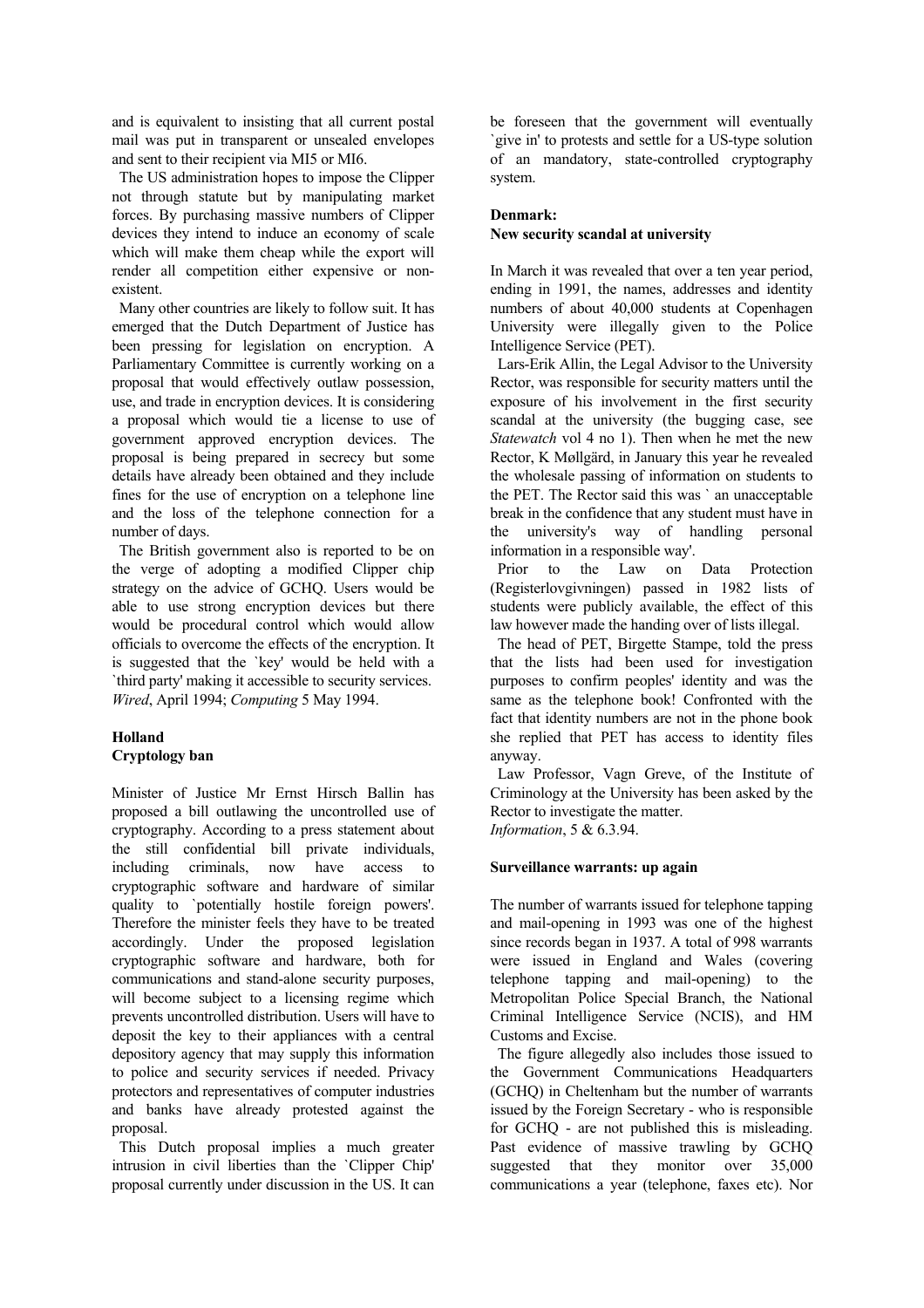are the figures for warrants issued by the Northern Ireland Secretary of State published.

 The figures for 1993 published in the annual report of the Commissioner for the Interception of Communications Act 1985, Sir Robert Bingham, show that 893 warrants were issued for telecommunications tapping and 105 for mailopening - as these figures relate to `warrants' these may refer to an individual or an organisation (through which many individuals may be surveilled). The table below gives the figures for the past five years and the past top numbers for warrants. This shows that the 1993 total was the highest outside of the Second World War (1939-1941) and the 1948 dock strike.

1939: 1002 1940: 1682 1941: 1042 1948: 973 1989: 458 1990: 515 1991: 732 1992: 874 1993: 998

The figure for Scotland was an all-time high since the number of warrants issued was first published in 1967. The number of warrants issued by the Secretary of State for Scotland in 1993 was 112 for telecommunications and 10 for mail-opening, a total of 122 warrants. This surpasses not just the 92 warrants in 1992 but also the post-1967 high of 75 during the 1984/5 miners strike. The figures for Scotland are:

1984: 75 1985: 68 1989: 64 1990: 66 1991: 82 1992: 92 1993: 122

The Commissioner reports states that there had been in the `past a reluctance on the part of some [Scottish] police forces to apply for warrants' - this has, the report says, now been rectified. The Secretary General of the Scottish Trades Union Council, Campbell Christie, commented: `this report will never cover interceptions without warrants..[it] does not reflect the true extent of interceptions taking place'. Mr Christie has begun a legal action against the UK government in the European Court of Human Rights after a former official in the Joint Intelligence Committee (JIC) based in the Prime Minister's office said that in 1992 he was the target of mail and telex interceptions.

 The report states that there has been a significant increase in the number of warrants issued to HM Customs, the National Criminal Intelligence Service, MI5 (because of the anti-terrorist work it has taken over from the Special Branch) and the Northern Ireland Office. It also says, like the past two years, that no individuals and `only a very few organisations' are placed under surveillance on the grounds that they are `subversive' (that they are a threat to `parliamentary democracy or national security').

 A disturbing omission from the report is that, for the first time since the Commissioner was appointed, no figures are given for the number of complaints made to the Tribunal by the public are given.

*Report of the Commissioner for 1992*, Cm 2522, HMSO, March 1994; *Tapping the Telephone*, POEU pamphlet; *Interception of Communications in the UK*, Cmnd 9438, 1985; *State Research*, no 18, June/July 1980; see also *Statewatch*, vol 1 no 4, vol 2 no 5, vol 3 no 5.

#### **Menwith Hill Station**

The last major contribution made by Labour MP for Bradford South Bob Cryer in parliament before his tragic death in a car accident was to draw attention to the US National Security Agency (NSA) base at Menwith Hill in North Yorkshire - which has been described as the biggest tapping centre in the world. Bob Cryer led an adjournment debate on the subject after government Ministers had been thrown into confusion, not knowing whether Bob Cryer's questions reflected his lifelong commitment to parliamentary accountability or his enthusiasm for railways. Civil servants in the Ministry of Transport searched in vain for Menwith Hill railway station. Not being marked on the maps the spy station Menwith Hill could not be found. This ignorance highlighted the very point he was making. If government officials could not discover Menwith Hill, how was the public to discover the truth? He raised the issue because successive Ministers had refused to answer parliamentary questions hiding behind the response: `the use of Menwith Hill...is subject to confidential arrangements between the UK and US government'. In order to break through the secrecy surrounding the issue Bob Cryer took the opportunity to place the facts on the record.

`The Menwith Hill story starts with the purchase in 1955 of a 246-acre farm on rural moors west of Harrogate. On 15 September 1960, after the expenditure of \$6.8 million, the US army security field station opened. On 1 August 1966, control of the station was transferred to the ostensibly civilian National Security Agency of America...the takeover occurred because the army resisted eavesdropping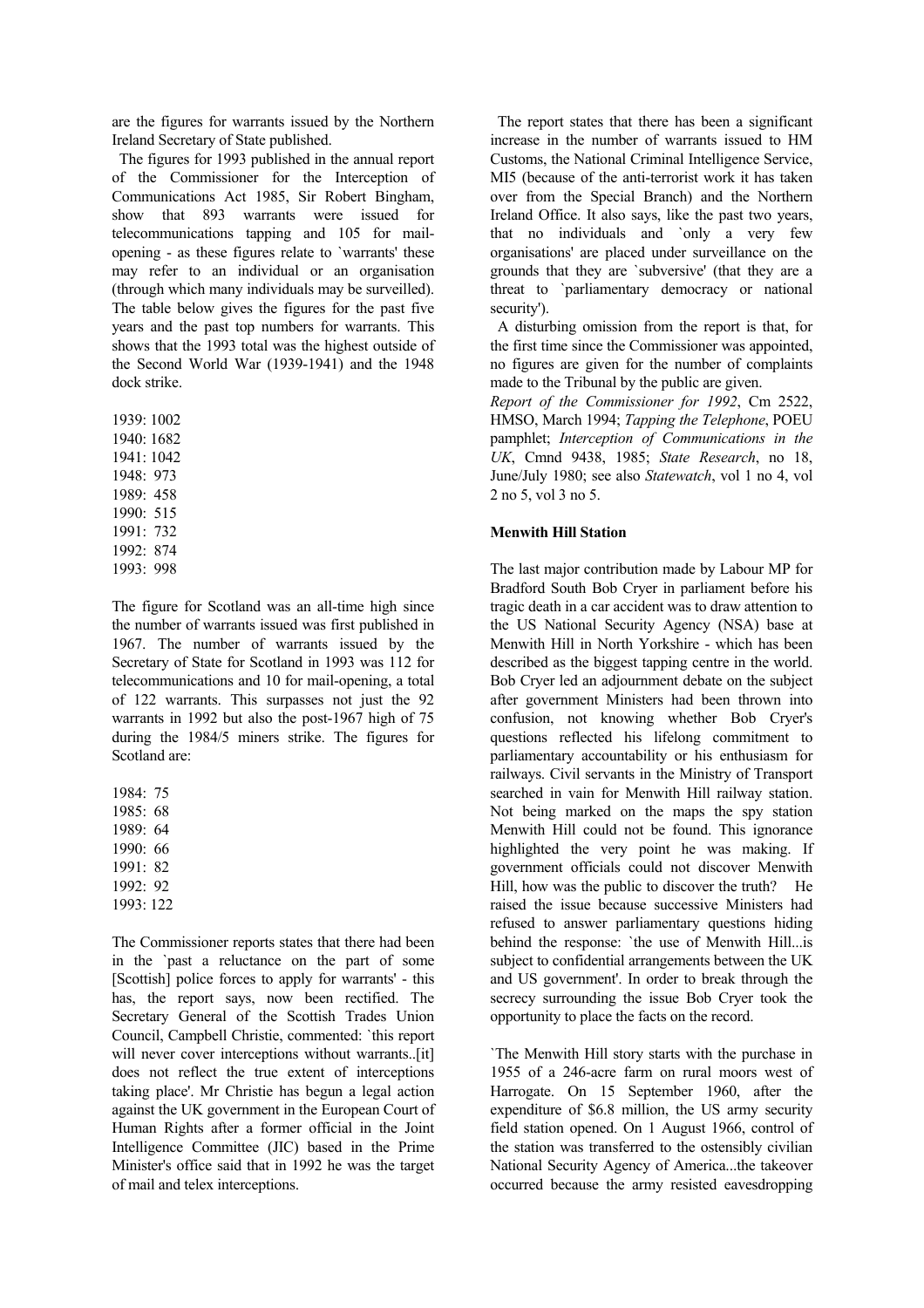on diplomatic and economic targets'.

A former employee in the monitoring station describes its work in the book `The Puzzle Palace'. Their work was to: 'keep a special watch for commercial traffic, details of commodities... Changes were frequent. One week I was asked to scan all traffic between Berlin and London and another week between Rome and Belgrade..' The station, said Bob Cryer had some 1,200 US employees and there were now 21 radomes (enormous monitoring shells). British Telecom had installed a 32,000-telephone line capacity connection to the Hunter's Stone Post Office tower - which is the pivotal point for more than 1 million miles of microwave connections in the UK. Moreover, the cable from the post office tower runs directly to Menwith Hill. Why, Bob Cryer asked, was this station still there, occupying moorland, when the reason for its justification, the Cold War, was now over? He then cited a `Dispatches' programme on which someone who had worked at Menwith Hill told of intercepting a US Senator's phone call. `Can the Minister assure us that Menwith Hill never listens in to any telephone calls of UK MPs, not directly in the UK, but bounced back over the various satellite systems?

 He called for the `confidential' agreement to be published and asked what rights UK citizens had if they believed they were being spied on?

 For the government, Minister of State for the Armed Forces, Jeremy Hanley, replied. Mr Hanley said: `Although the end of the Cold War has brought about changes in the focus of US and UK defence concerns, the need for Menwith Hill station to continue its role as part of a world-wide defence network remains...we continue to live in a very uncertain world.' But the Minister reserved his main defence of the monitoring station by attacking peace campaigners - who Bob Cryer supported. He said:

`the irresponsible activities taking place at Menwith Hill cannot be interpreted by any stretch of the imagination as being in our national interest. I am afraid I can only despise the actions of hon.Members who seem only too happy to jump on that particular bandwagon and to indulge in damaging innuendo and downright untruths about what goes on there.'

This attack was prompted by the actions of the group of women campaigners who had frequently entered the perimeter of the base. The Minister said it was the job of the Ministry of Defence Police to guard the base and this was reimbursed by the US. But if:

`overtime is occasioned by the activities of protestors, including those mentioned by the hon.Member for Bradford South, that is a direct cost

to the UK. That amounted to nearly £500,000 in the last financial year. These people are not clever. They are merely destructive and wasteful'.

Bob Cryer said:

`Members of Parliament are denied information on the appropriation of more than 200 acres of land by the US government, who now run a spy station in the heart of our country, which is linked up to a global network. This is unexcusable. If there is parliamentary accountability, the moon is made of green cheese'.

*Hansard, Commons,* 25.3.94.

## **Security & Intelligence: new material**

**A sidelight on Bletchley, 1942**, RV Jones. *Intelligence and National Security* Vol 9(1):1-11, 1994. On the organisation of Hut 3 at Bletchley and `Enigma' material.

**The fall and rise of France's spymasters**, Percy Kemp. *Intelligence and National Security* Vol  $9(1)$ :12-21, 1994. On the structural problems affecting the organisation of the French foreign intelligence services.

**Under surveillance: critical citizenship and the internal security services in western Europe**, Barbara Forbes. *Quaker Council for European Affairs* pp65. (Available from QCEA, 50 Square Ambiorix, B-1040, Brussels). Survey of internal security services with an emphasis on data protection.

**Who killed Hilda Murrell?...and why?**, Commander Robert Green. *The New Reporter* March/April 1994, pp4-5. Green is the nephew of Hilda Murrell and a former Staff Officer (Intelligence) to the Commander-in-Chief fleet at Northwood hq. This is a brief account of his antinuclear activities in the ten years since the death of his aunt.

# **Parliamentary debates**

Intelligence Services Bill *Commons* 27.4.94. cols 251-355

# **LAW**

# **Public interest immunity**

`The courts should be less awestruck by the mantra of national security and readier to scrutinise the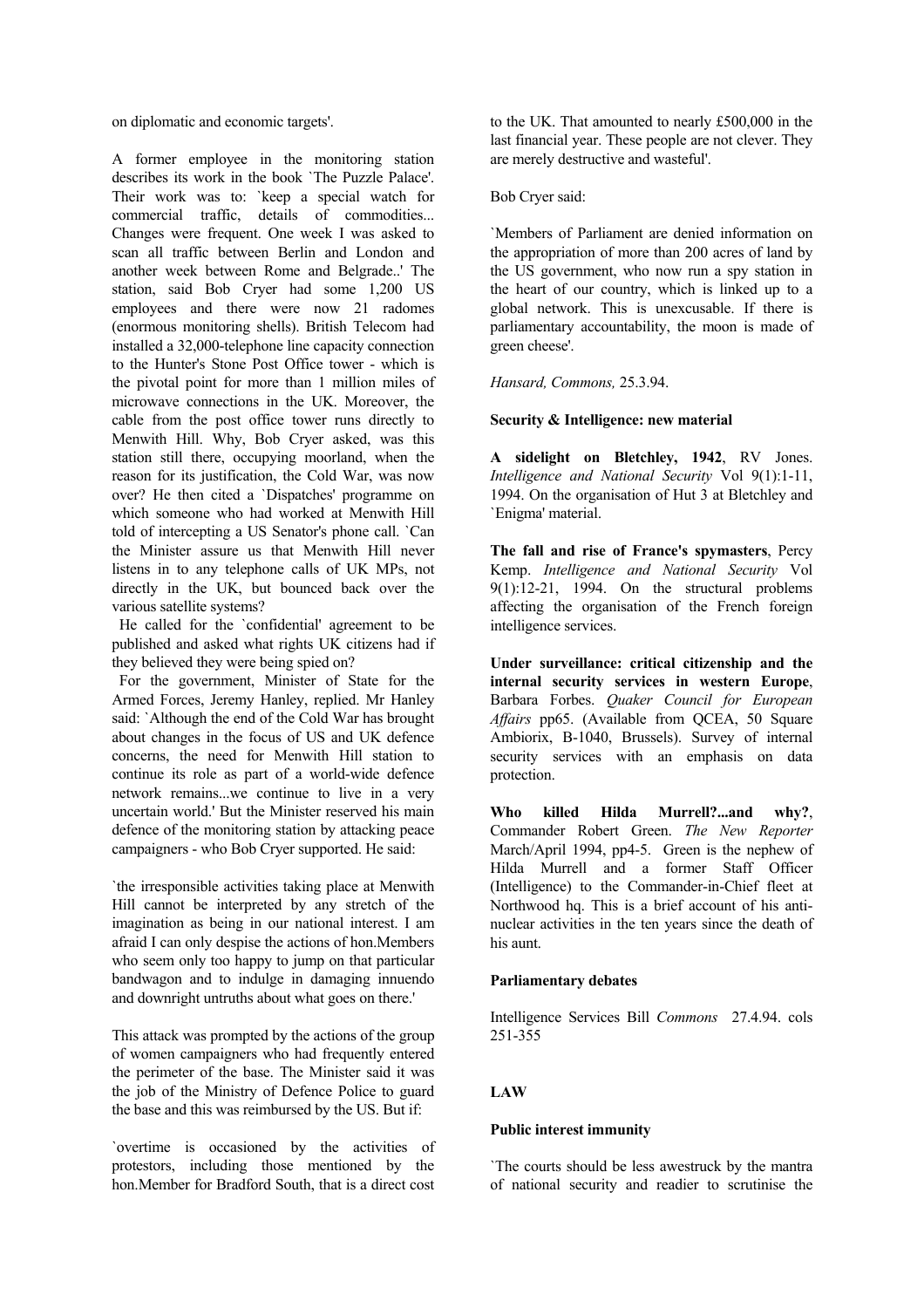legitimacy and weight of these claims (on public interest immunity)' said Lord Justice Simon Brown at a civil service lawyers' conference on 25 March. On 28 March, the House of Lords rejected an attempt to force the disclosure of MI5 and MI6 documents to help ex-foreign office civil servant Andrew Balfour in his unfair dismissal claim. Pii certificates were signed by Foreign Secretary Douglas Hurd and ex-Home Secretary Kenneth Baker to prevent Balfour having access to the documents. Hurd said in an affidavit that disclosure would put at risk the effective discharge by the security and intelligence services of current and future operations. Balfour claims that he was ordered to become friendly with a man in Dubai, but was then dismissed in 1990 for accepting £5,000 from the man for issuing a visa. He was arrested under the Prevention of Terrorism Act, questioned by Special Branch and accused of assisting a terrorist (the man he had been told to get friendly with). He is suing the Foreign Office and the Met police for unlawful arrest following his PTA detention, and may go to the European Court of Human Rights. Meanwhile, the `terrorist' friend Ansari was granted a new visa to enter UK, and still comes here freely. *Guardian* 11.4.94, *Independent on Sunday* 10.4.94.

## **Production order illegal**

A judge's grant of a search and seizure order for documents held by solicitors and accountants was unlawful, and the Home Secretary, who had directed police to apply for it, should pay the costs, ruled the High Court in March. The Home Secretary was responding to a request by the Australian authorities to obtain documents which they believed relevant to suspected offences of tax evasion when he told police to get a warrant under the Criminal Justice (International Cooperation) Act 1990. But there was no prior approach to the solicitors or the accountants holding the material, and no evidence that they would not have handed the documents over voluntarily. The Court said the order should not have been applied for or granted. *R v Central Criminal Court ex p Propend Financy Pty Ltd, Independent* 29.3.94.

#### **PTA challenges**

Two PTA excludees, Gerry Adams and Kevin McQuillan, were granted leave to challenge the exclusion orders which prevent them from coming to Britain. Sinn Fein president Adams claims that the right to move freely between Britain and Northern Ireland is untrammelled and unconditional since the Treaty on European Union came into force in November 1993. McQuillan, a former IRSP executive member excluded from Great Britain since

1987, was allowed to come to the Old Bailey in December to give evidence after being witness summonsed, but was excluded again immediately afterwards. He has been the subject of two UFF assassination attempts, in 1991 and March 1994, and claims that the order condemns him to death at the hands of loyalist terrorists and so breaches his right to life and to freedom from inhuman treatment under the European Convention of Human Rights. *Independent* 4 & 6.5.94.

# **Holland New preparatory offences**

# On 1 April new legislation came into force which

enables criminal prosecution for the preparation of any criminal offence punishable with at least 8 years imprisonment. The prosecution must demonstrate the preparatory measures by showing that the suspect actually has artifacts, materials, money, information carriers, spaces or transport facilities at his or her disposal that are obviously intended to carry out the intended crime. Additionally, the crimes have to be planned to be carried out with more than one perpetrator. The change of law was motivated with the need to be able to intervene with the full force of the law when serious crimes such as a bank robbery or pornographic child abuse are being prepared, without having to wait until the crime is actually carried out and people's lives may be endangered. However, following an adaption of the narcotics law in the early 1980s which allows for similar prosecution of preparatory measures, that clause has so far mainly been used to allow the police to operate in a proactive phase and to reinforce the evidence in a later trial. Proponents of the new legislation have put forward the argument that investigating magistrates will now be in a better position to become fully involved in police investigations in an earlier phase, thus allowing for better procedural controls.

#### **Law - new material**

**Research undertaken for the Royal Commission on Criminal Justice**. *Home Office Research and Statistics Division Research Bulletin* 35, 1994. Special edition that summarises research studies that resulted in 352 recommendations to the RCCJ.

**Police interrogation: the defence lawyer's role**, Ed Cape. *Legal Action* April 1994, p10. Cape outlines what a defence lawyer should do to protect the client's interests during a police interview.

**Scapegoats not solutions**, Nadine Finch. *Socialist Lawyer* 21:16-17, 1994. Examination of the Criminal Justice Bill and miscarriages of justice.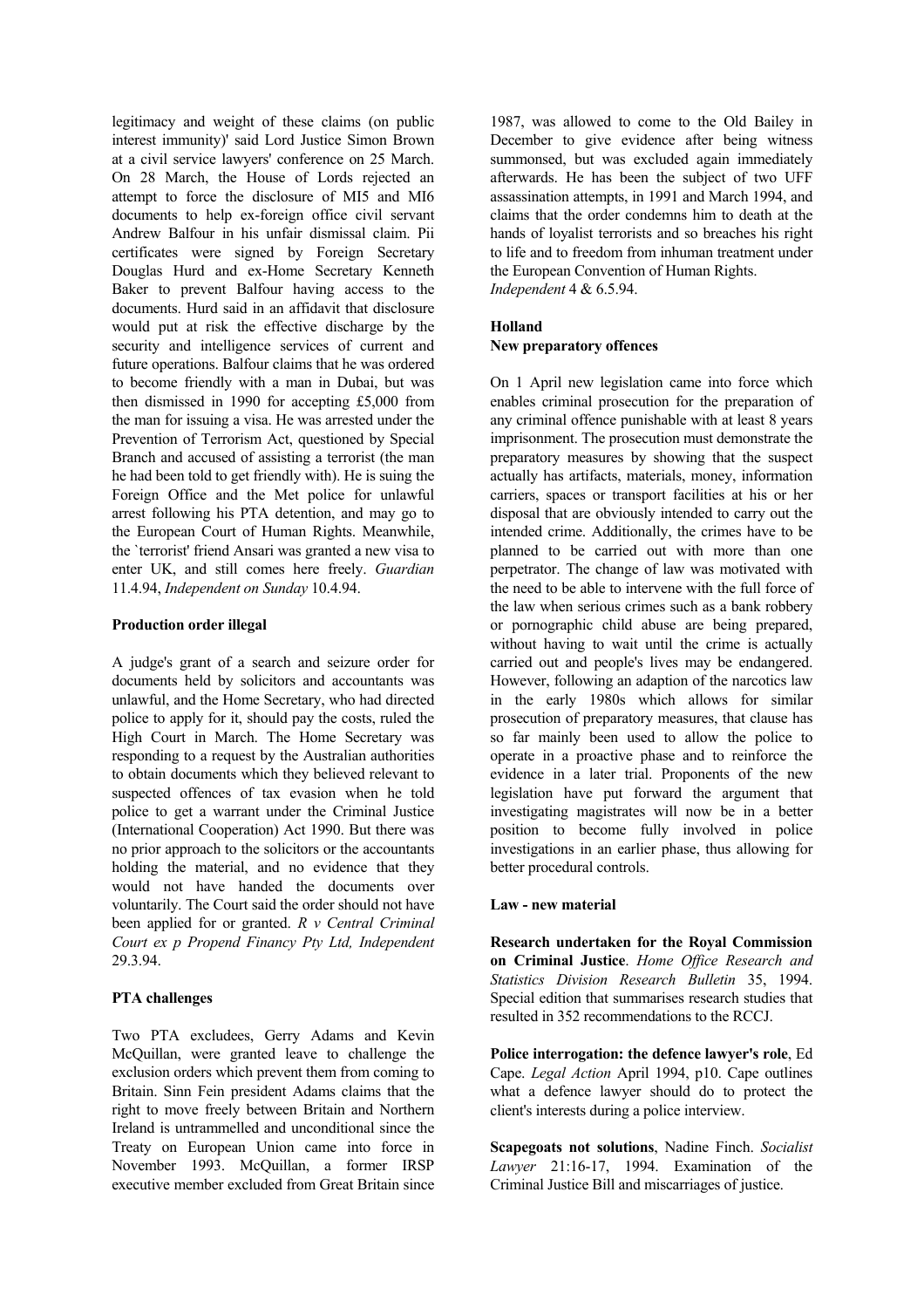**Speaking up for silence**, John Fitzpatrick. *Legal Action* May 1994, pp8-9. Argues that the attack on the right to silence, in the Criminal Justice and Public Order Bill, is a challenge to constitutional rights.

#### **Parliamentary debates**

Police and Magistrates' Courts Bill 21.2.94. *Lords* cols. 423-508;

22.2.94, cols 517-581; 22.2.94, *Lords* cols 591-624; 15.3.94, *Lords* cols 104-181; 15.3.94, *Lords* cols 188-228; 24.3.94. *Lords* cols. 747-809

Legal Aid and advice (Scotland) 16.3.94. *Commons* cols. 923-931

Criminal Justice and Public Order Bill *Commons* 28.3.94. cols. 649-768; *Commons* 12.4.94, cols 35- 187; *Commons* 13.4.94. cols. 214-395

Police and Magistrates' Courts Bill *Commons* 26.4.94. cols 110-216

# **Europol: Draft Convention examined**

One of the key objectives of Article K of the Maastricht Treaty (now called the Treaty of European Union, TEU) on justice and home affairs (Title VI or more colloquially the `third pillar') is the creation of Europol. The first step was taken last June when it was formally agreed to set up the Europol Drugs Unit (EDU). The second was to agree a permanent base for Europol in the Hague, Netherlands. The third will be the adoption of the *Convention of the establishment of Europol*, which is planned to be adopted by the Council of Justice and Interior Ministers during the German Presidency of the EU in October. Europol's role will be to exchange and collate information and intelligence from the national contact agencies in the member states of the EU (in the UK this agency is the National Criminal Intelligence Service, NCIS). Like all `third pillar' issues decisions, agreements and Conventions are inter-governmental, that is they are between the 12 individual member states and not part of the legislative programme of the European union (EU).

 The Europol Convention will have to be ratified by the 12 EU parliament plus those of the 4 countries which will join at the beginning of 1995. At this stage it is not clear how the UK parliament will be involved in ratifying the Convention. Home Secretary Michael Howard in an explanatory memorandum, date 22 February 1994, says `it is unclear whether ratification will require amendments to United Kingdom law'. If no changes in the law are needed it may simply be presented - like the Dublin

Convention on asylum-seekers on which there was no parliamentary debate - as an international treaty to be ratified under the `Ponsonby rules' (which means it is `laid' before parliament and a debate only occurs if enough MPs are sufficiently concerned to insist it is debated).

 This Convention has been drafted by the Ad Hoc Working Group on Europol which is permanently chaired by the UK and reports to the K4 Committee via Steering Group 2 on Security and Law Enforcement. This article looks at the draft Convention (date 8 November 1993) and its implications.

# **Europol: objectives and tasks**

*Article 1* of the draft Convention (the [] contain alternative or additional forms of words) says that Europol should be created with links to national units. *Article 2* states that the `objective' of Europol is to improve police cooperation in `preventing and combatting unlawful drug trafficking and other serious forms of international crime' (Spain and Greece want terrorism to be specifically included). A meeting of the Ad Hoc Working Group on Europol on 14 December 1993 set out the objectives more clearly: the `list of the forms of crime' include: money laundering; international trafficking in hijacked vehicles, including cargo; international trafficking in arms, ammunition, explosives and military equipment; counterfeiting of money, credit cards etc; trafficking in nuclear substances and dangerous waste; trafficking in human beings; extortion, blackmail and protection racket; abduction and hostage-taking; `association of malfaiteurs', criminal organisations; homicide; and computer crime. These crimes are to be included to the extent that a) the form of crime is liable to prosecution in all members states [or can be subject to police investigations]; b) the form of crime takes place in at least two member states. The Management Board (see later) will be able, by unanimous decision, to add new forms of crime to this list.

 *Article 3* sets out the `tasks' of Europol as collecting and analysing information (hard facts, eg: name, address, criminal record etc) and `intelligence' (which of its nature can include speculation and opinions); preparing `situation reports' and `crime analyses'; and, in a new development, `maintain a *central database* of national data and new data'. Article 3.2 says the Council (the body representing the member states) may add task - although several states (Germany, UK, Netherlands and Denmark) say this might require further national ratification.

# **Europol and national units**

The relationship between Europol and the national agencies of member states is set out in *Articles 4-5*. Every EU state has to have a national agency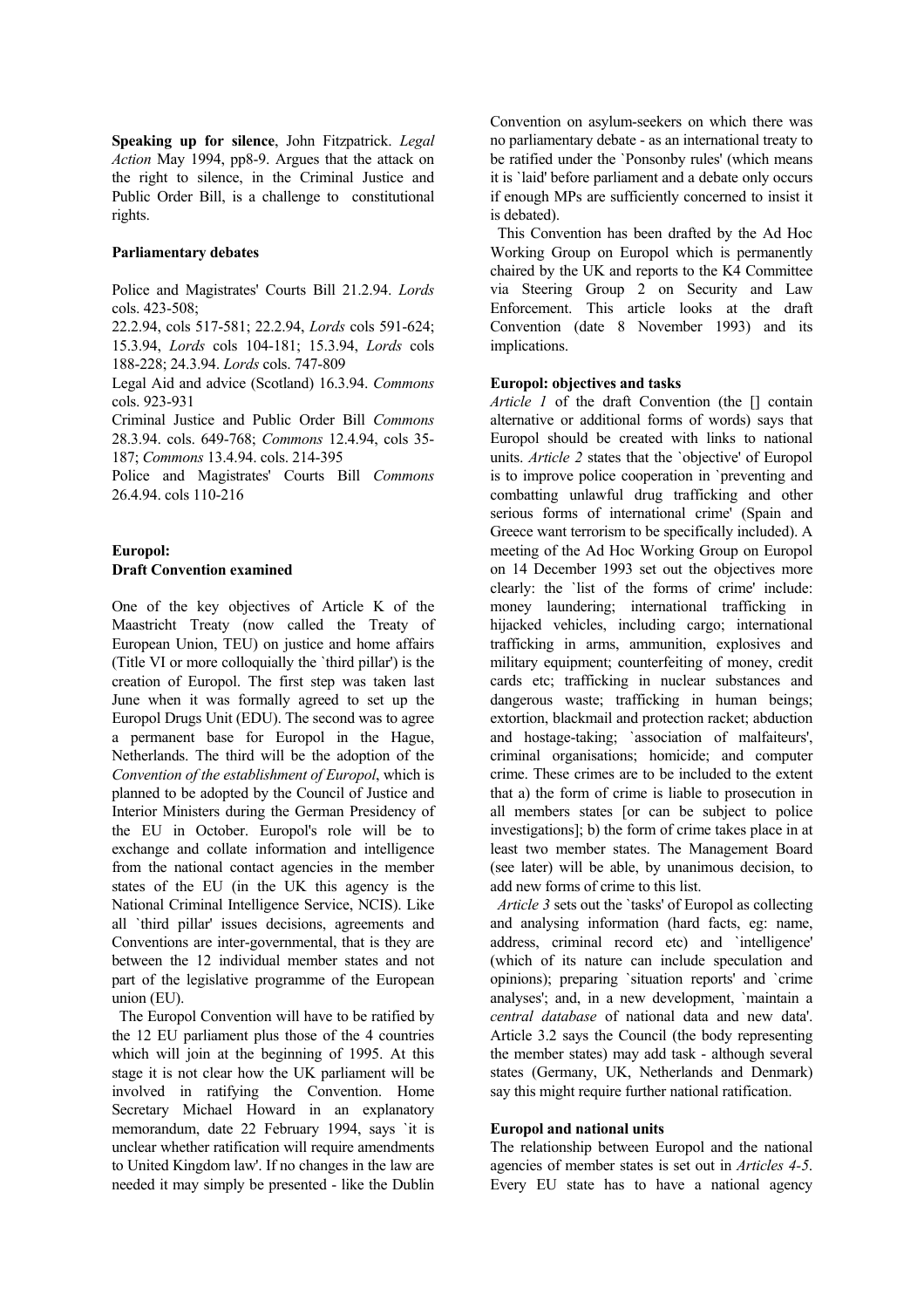(contact point, NCIS in the UK). All information is exchanged between national agencies and Europol other internal, regional agencies do not have access. National agencies will provide information on their own initiative or in response to a request from Europol. It is the job of the national agencies to guarantee the information provided meet national data protection requirements. Unlike the relationship between Interpol and national police forces the national agencies will be *obliged* to provide Europol with information with only three exceptions. These exceptions are where it: a) is incompatible with national legislation; b) seriously undermines the protection of the individual (what this means is not spelt out, maybe it refers to informers or undercover agents), ongoing enquiries or imperatives of [national][internal] security.

## **Data protection**

*Articles 6-14* deal, to the extent that they are spelt out, with the information to be stored and with data protection provisions. (The German delegation's report to the Bundestag suggests that a EU convention on data protection covering police, immigration and justice is being prepared).

 *Article 6* says all EU member states should have adopted the Council of Europe Convention of 28 February 1981 for the Protection of Individuals with regard to Automatic Processing of Personal Data. It then adds `they [the member states] shall *take account of* the principles of Recommendation No R(87) 15 of 17 September 1987' which regulated the use of information of a personal nature in the police sector. Recommendation `R (87) 15' concerns two provisions which the UK government has entered `reservations' on (ie: it will not follow them). The first is one that ensures that individuals are ultimately informed that information recorded without their knowledge is still on file (Principle 2.2). The second (Principle 2.4) prohibits the `collection of data on individuals solely on the basis that they have a particular racial origin, particular religious convictions, sexual behaviour or political opinions or belong to particular movements or organisations which are not proscribed by law'. It is thus not clear what provision is to be made when member states have derogated from key data protection clauses - for example, intelligence provided by the UK will not respect the limitations placed by Recommendation No R (87), nor will its use of intelligence provided via Europol.

 The draft makes clear that Europol is to have a central computer database (this is in addition to the Schengen Information System/European Information System, SIS/EIS, and the Customs Information System, CIS). The categories of data to be kept and the persons affected has not yet been decided (*Article 9*, is blank). All the draft Convention sets out

in *Article 8* is that there will be two categories of data: a) national data; b) new data: which will be national data amended or altered by the Central Unit of Europol and over which it will control as to its use. Although national data will be owned by the respective national agency, national agencies will not be allowed to retrieve all the information held in the Europol computer database.

 *Article 10* says that `under no circumstances' will the database be connected to another computer system. But under *Article 14*: Europol may communicate new and national data to third countries and other international bodies and receive data from the said countries and bodies'- information and intelligence on individuals and organisations may be added. The Management Board will be empowered to establish the rules for these contacts.

## **Structure**

The structure of Europol will include: a *joint supervisory authority* to oversee the processing of personal data; this will comprise two representatives of each national supervisory authority (in the UK the Data Protection Agency). It will present an annual report to each member state. The *Management Board* will be composed of one representative from each member state, chaired by the country holding the Presidency of the EU. This probably means 12 officials from Interior Ministries. The European Commission will attend its meetings as an observer. It will probably meet twice a year. The Board with the Director of Europol are to draw up a three-year work programme and a report every six months for submission to the K4 Committee, the Council of Interior and Justice ministers and the Council. A point still being discussed is whether the Council should be able to set `activities' for Europol. *The Director* and two assistant Directors of Europol will be appointed either by the Management Board or by the Council. A `*common audit body*', with one representatives from each member state, will oversee the annual accounts.

 Europol is to `have a legal personality' and `be a party to legal proceedings' (*Article 15*, Legal status). Judicial control will be provided by the European Court of Justice but only for the member states - who may challenge a decision of the Management Board - but not for individuals (the UK `sees no role for the European Court of Justice', memorandum from the Home Secretary). Individual access to the information held on them is not covered - different states may have provisions or not for access to information given by the national agency to Europol but how is access to be given to the `new' data compiled by Europol centrally?

 The proposed Convention covers the setting up of Europol and limits its role to the collection and dissemination of information and intelligence - it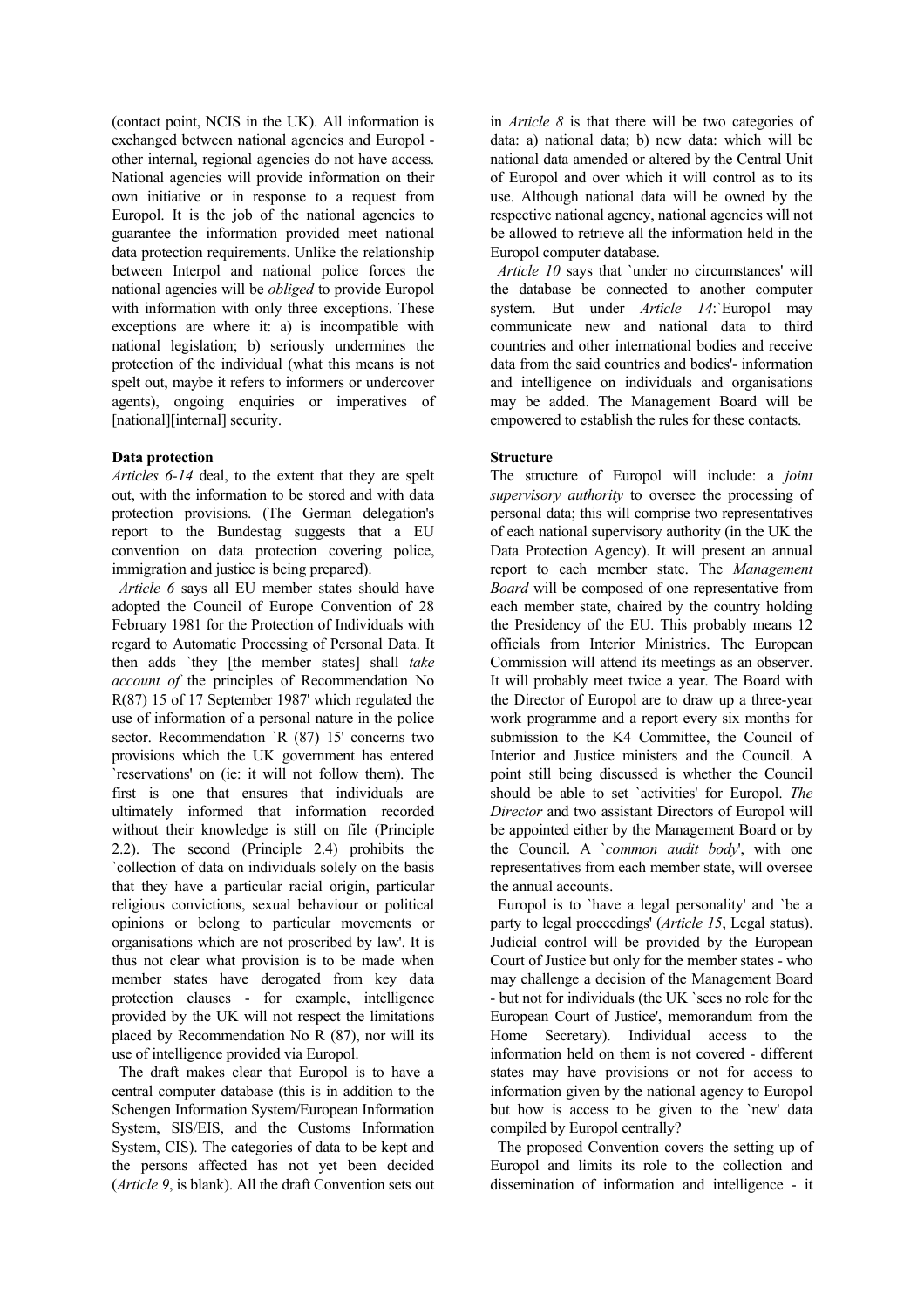will not have an operational role (ie: no power to direct national police forces or to make arrests). However, under the Maastricht Treaty this is due to be reviewed. A Declaration attached to the Treaty, on the initiative of Germany, says the Council will consider a report in 1994 which will include Europol supporting `national criminal investigation and security authorities, in particular in the coordination of investigations and search operations'.

 Aspects of this draft Convention on Europol are still being discussed but the main lines of thinking are clear. First, officials are to be given enormous executive powers with little accountability to democratic institutions (European and national parliaments). Like all `third pillar' matters `accountability' is to the Council of Justice and Interior Ministers - a process which means this Council is both legislature and executive, accountable only to itself. Second, no clear line is set out to differentiate between the role of the police and internal security agencies (who, across the EU, are assuming increasing roles in `policing' matters). Third, the data protection provisions are minimalist. It is expected that the Commission's proposal on data protection will be supplemented by a separate intergovernmental Convention to cover policing, immigration, customs and internal security which will create all kinds of 'exceptions' where data subject access with be denied - as it is for the Schengen Information System.

*Provisional text of the draft Convention on the establishment of Europol*, ref:9757/93, ENFORC 3, Restricted, 8.11.93; *Progress Report from the Presidency on drawing up the Convention on the establishment of Europol*, COREPER, 22.11.93, 9756/2/93, Rev 2, ENFORC 2; *European Police Office (Europol) - Draft Convention text*, explanatory note submitted by the Home Office, 22.2.94; *CILIP*, Berlin.

*Political Killings in Northern Ireland*, Amnesty reports

# **Amnesty Attacked**

On 9 February, Amnesty International published its latest report on the UK, entitled Political Killings in Northern Ireland. It was immediately dismissed by the Secretary of State for Northern Ireland, Sir Patrick Mayhew, the RUC and Ulster Unionist politicians. At the same time, an official United States report was being presented to President Clinton which, like the Amnesty report, is highly critical of the British Army and RUC.

 Ken Maginnis MP, who speaks for the Ulster Unionist Party on security issues, said that `Amnesty has clearly set out to discredit the security service and by doing so discredits itself'. Amnesty's `glaring disregard for the main cause of human rights abuse, which is carried out by terrorists, is indicative of a lack of concern for the victims . . . there is no place for this self-appointed jury'. Twelve pages of the report, however, deal with killings and human rights abuses by `armed political groups', Republican and Loyalist.

 Referring to police officers and soldiers, and allegations of collusion with Loyalist groups, Deputy Chief Constable, Blair Wallace, attacked the Amnesty report by saying, `it is unjust and insulting to these brave men and women to infer that they are anything other than even-handed.' He repeated the now standard rejoinder: more loyalists than republicans were charged with offences last year - `do these facts suggest collusion?' (The Chief Constable's Annual Report for 1992 states, `Some 405 persons - 214 republican and 191 loyalist - were charged with terrorist-type offences'.)

 Collusion is at the centre of the report. It charts the origins of the Stevens inquiry which lay in UDA/UFF claims that their killing of Loughlin Maginn in August 1989 was not sectarian but based on information from RUC files that he was an IRA member. Within weeks, photocopies of intelligence files on over 250 suspects had been leaked to the media and pasted on Belfast street walls - `these were security force documents and included pictures, names, addresses, car registration numbers and sometimes other details about Republican suspects' movements'. There was a regular flow of such documents to Loyalist groups, it was claimed.

# **The Stevens inquiry**

The Stevens inquiry, the report states: `failed to identify members of the security forces involved in passing on information to Loyalist armed groups. It also clearly failed to enjoy the full cooperation of the British Army'. This was evident in the way military intelligence held on to hundreds of documents given to them for safekeeping by their agent, Brian Nelson. Nelson was highly placed within the UDA and was the only person to be charged with conspiracy to murder as a result of the Stevens inquiry. Amnesty concludes that:

`the Stevens inquiry would have been very important if its scope had been wide enough to look at the issue of collusion as a whole... It did not look at evidence that collusion between members of the security forces and Loyalist armed groups had been going on for many years, or at the overall pattern as it related to both targeted and random killings of Catholics. It did not examine the authorities' record during this time in bringing criminal proceedings against security personnel in this regard, or the official response to evidence of partiality and discriminatory treatment'.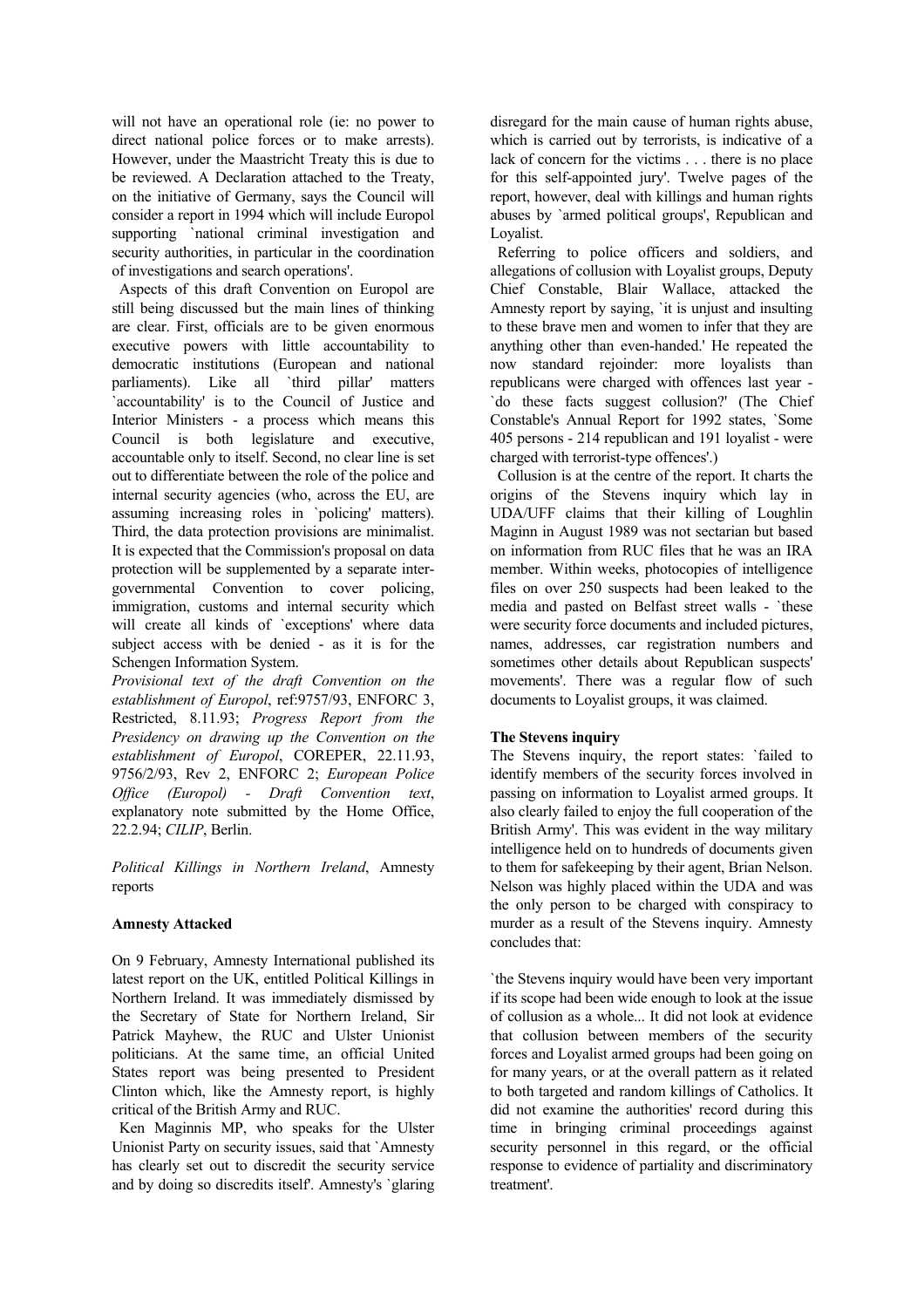#### **The killing of Pat Finucane**

A major opportunity for investigating collusion was presented by the Nelson case. But just before the trial, the most serious charges against him, including two murder charges, were dropped; he then pleaded guilty to the remaining charges. This led to a trial in which `only fragments of the truth bearing on allegations of collusion emerged'. Nevertheless, it was revealed that military intelligence had taken the entire set of UDA files into its temporary possession (for the purpose of updating and streamlining them), that `the army and the RUC were aware of the flow of their own intelligence reports to the UDA, and their use in targeting suspects for killings, at least as early as May 1987', and that the army was aware of the plan to kill solicitor Pat Finucane two months in advance. During the Nelson trial, however, `the court did not hear of a single arrest, or interception operation, carried out on the basis of information provided by Brian Nelson'. Similarly, although military intelligence had detailed knowledge of a Loyalist arms shipment from South Africa `the army failed to intercept' (part of the shipment was seized by the RUC).

 A former detainee told Amnesty that a year before Pat Finucane's murder, `detectives suggested that the UVF should shoot the solicitor'. Five weeks before he was killed, one of his clients alleged that an RUC officer `informed me that my solicitor was working for the IRA, and would meet his end... like every other Fenian bastard'. Detectives at Castlereagh had made similar statements about Finucane to Loyalist detainees. According to Nelson's own diary, he was directly involved in targeting Finucane yet `he was never charged in connection with the killing and his claims have never been examined in open court'. In the spring of 1993, Stevens was requested by the DPP, through the RUC Chief Constable, to investigate a number of allegations arising from Nelson's diary and TV documentaries. In the only official statement on this (see *Belfast Telegraph* 22.9.1993), the Chief Constable said:

`The DPP asked me to pick up on one or two confidential issues which were part of the original inquiry and ask Stevens to give a personal view on them. I can categorically say there is no new inquiry. Stevens is not coming back to the province and has no men working here. I do not anticipate any other arrests or prosecutions'.

Since the Stevens inquiry, official intelligence documents continue to find their way to Loyalist groups. In addition, other forms of collusion are alleged:

`when killings by Loyalists take place it has

sometimes been claimed that just before the killing there was a heavy security presence in the immediate area but that this was then removed... The facility with which Loyalist gunmen raid homes in stringently monitored and controlled Catholic neighbourhoods and then leave without hindrance has contributed to the lack of confidence in the RUC to provide full protection for the Catholic community and to pursue Loyalists with the same vigour as the IRA is pursued.'

Another allegation is that `the security forces provide detailed layouts of suspects' homes to Loyalist gunmen.' Catholics who have been attacked by Loyalists, or warned by the RUC that Loyalists have threatened to kill them, have been refused permits for personal protection firearms and in some instances, legally held weapons have been removed by the RUC prior to murders by Loyalists.

## **Invetigation needed**

Amnesty argues that `whenever clandestine groups claim they are supporting a government's security forces and a governmental system through political killings, the governments in question have a special obligation'. It therefore calls for a wide-ranging investigation into the human rights implications of covert intelligence operations and urges the British government to establish a thorough and impartial investigation into collusion.

 The section of the Amnesty report on killings by armed political groups goes into considerable detail on Loyalist and Republican actions. The IRA bombing of Musgrave Park Hospital in November 1991, which killed two soldiers and injured ten people, is described as a `blatant violation of international humanitarian standards'. The report draws attention to the IRA killings of thirty people doing contract work for the security forces between 1985 and 1993. These killings, Amnesty says, are in breach of minimum humane standards. The report is critical of `punishment' shootings and beatings. It discusses the IRA's internal code of discipline and the use of the death penalty for certain breaches of `Green Book' orders. In 1992, for instance, six people were killed for acting as informers.

 The report points out that the number of killings by Loyalist groups has sharply increased since 1990 and that there are clear signs that firearms for Loyalist killings come from a common arms pool, probably based on the Ulster Resistance share of the South African arms shipment which escaped capture by the RUC. The main victims of Loyalist killings are ordinary members of the Catholic community and `random firing into houses by Loyalist gunmen is a common occurrence'. In addition, both Sinn Fin and SDLP activists have been targeted.

Amnesty concludes by urging the leadership of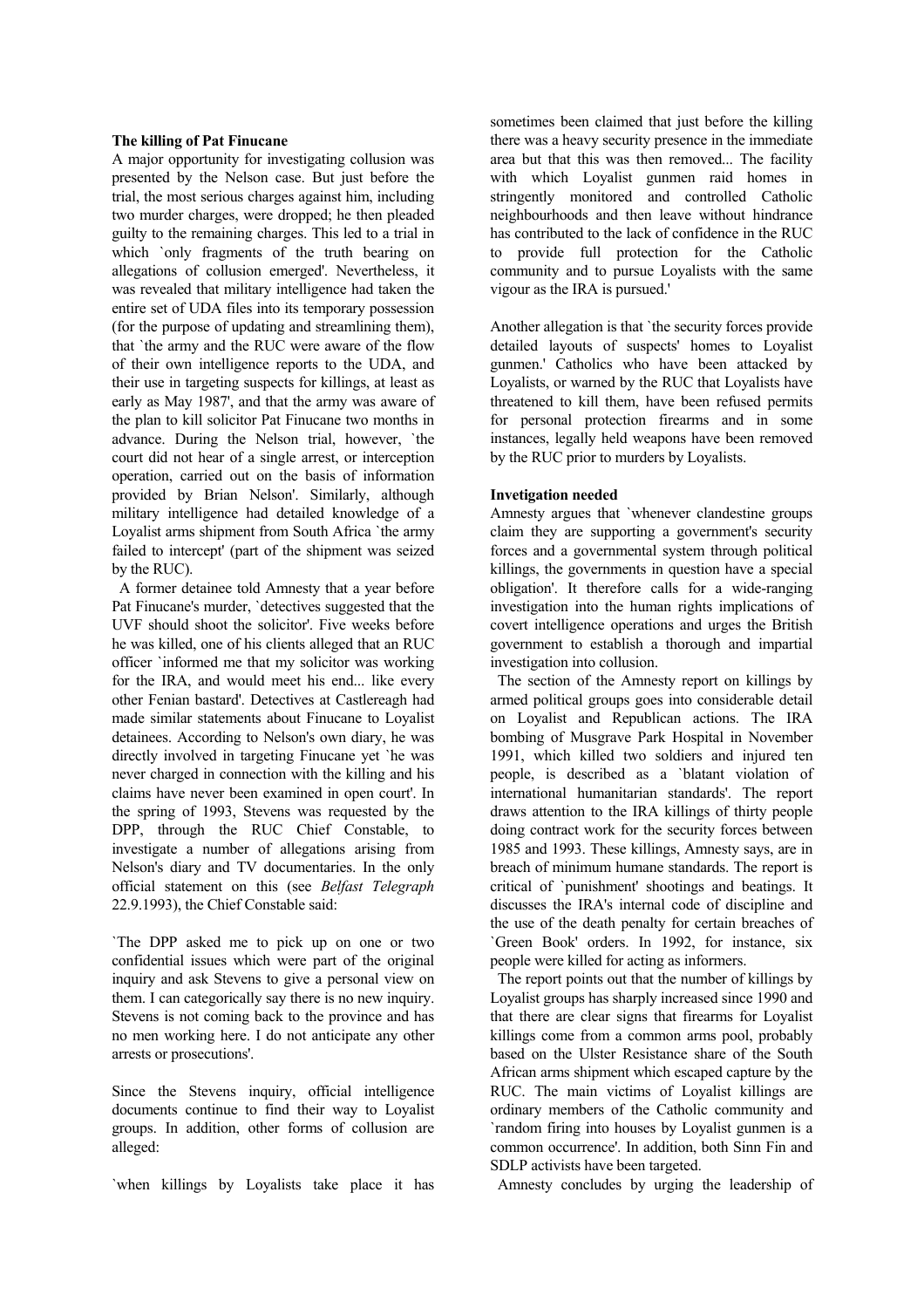armed political groups to take steps to ensure that members do not torture, kill prisoners or civilians, and do not take hostages.

## **Role of the army and RUC**

Another section of the report discusses killings by the British Army (including the SAS) and RUC. These forces are directly responsible for more than 350 deaths since 1969, but Amnesty's main concern is with deaths in disputed circumstances and allegations of a shoot-to-kill policy since the early 1980s. It points out that `between 1969 and 1991, twenty-one members of the security forces were prosecuted for killings using firearms while on duty in Northern Ireland'. Nineteen were found not guilty, one was found guilty of manslaughter and given a suspended sentence, and one was convicted of murder but released after serving only two years and three months of a life sentence. He re-joined the army but subsequently left. Since 1991, four incidents have involved prosecutions of soldiers or RUC officers. One soldier was found guilty of murdering Karen Reilly (who was travelling in a stolen car) and another of attempted murder. In two of the other three incidents (the Caraher and McGovern killings), the judge brought in not-guilty verdicts.

 Amnesty draws attention to the failure to prosecute in a number of incidents, the circumstances of which are disputed or suspicious. Included here are the cases of the three robbers of a bookies shop, shot by members of an undercover unit from 14th Intelligence Company, and the cases of Brian Robinson and Pearse Jordan.

 The report then goes on to consider the role of inquests and the routine use of public interest immunity certificates: `since court proceedings involving the prosecution of security force personnel for disputed killings are rare, one of the main mechanisms for investigating suspicious deaths has been the coroner's inquest'. It concludes that `the investigative procedures in Northern Ireland do not meet the minimum standards for proper investigations of disputed killings, as laid out by the United Nations Special Rapporteur on extrajudicial, summary or arbitrary executions'. These require `promptness, impartiality, thoroughness, and publication of the findings of the investigation'.

 Amnesty is also critical of the laws and regulations governing the use of lethal force in Northern Ireland. `Amnesty International sought clarification in 1991 on what steps the government has taken to bring international standards to the attention of various official bodies within the United Kingdom, and in particular Northern Ireland. The organisation asked whether the government was considering formulating appropriate legislation and policy directives in order to implement the UN Basic

Principles on the Use of Force and Firearms by Law Enforcement Officials. No reply to these questions has been received.'

*United Kingdom: Political Killings in Northern Ireland* (EUR 45/01/94) is available from Amnesty International, 1 Easton Street, London WC1X 8DJ.

# **RESEARCH & INFORMATION NOTICEBOARD**

**Sustainable security:** The International and National Steering Committee of Nuclear Free Local Authorities (ISC & NSC): Peace Pavilion at the forthcoming Global Forum `94 to be held in Manchester: 24 June - 3 July, 1994. Details from: National Steering Committee of Nuclear Free Local Authorities, Nuclear Policy and information Unit, Manchester Town Hall, Manchester M60 2LA. Tel: 061 234 3222. Fax: 061 236 8864. Contact: Stella Whittaker.

**The use and abuse of power: Beyond control?** 22nd Annual Conference of the European Group for the Study of Deviance and Social Control. August 25-28, 1994 at the Democritus University of Komotini, Thrace, Greece. Papers welcomed on: new definitions of crime; crimes of the powerful; national identities and migration; political and judicial corruption; economic rationality in education, welfare and other social institutions. Projected cost, including conference fee, £100. Outline of proposed papers should reach Paddy Hillyard (University of Bristol tel: 0272 303030 or Mick Ryan tel: 081 316 8964. Details from: Mick Ryan, University of Greenwich, Woolwich Campus, Wellington Street, Woolwich, London SE18 6PF.

**Towards peace in Ireland:** conference in London on 2 July, 1994. Issues to be discussed include: the Hume-Adams initiative, the Irish economy, human rights and pace. John Hume MP will be giving the keynote speech. Details from: Towards peace in Ireland, BM Box 5355, London WC1N 3XX.

**People's right: International Conference on Public Legal Services:** organised by the Law Centres Federation and the University of Kent. 27- 30 June 1994. Contact: Law Centres Federation, 18 Warren Street, London W1P 5DB Tel: 071-387- 8570.

**Criminology in the 1990s: Black Women, the law and mental health**. Day Conference at the Law Society's Hall, 113 Chancery Lane, London WC2 on Monday 10 October 1994. Cost £80. Contact for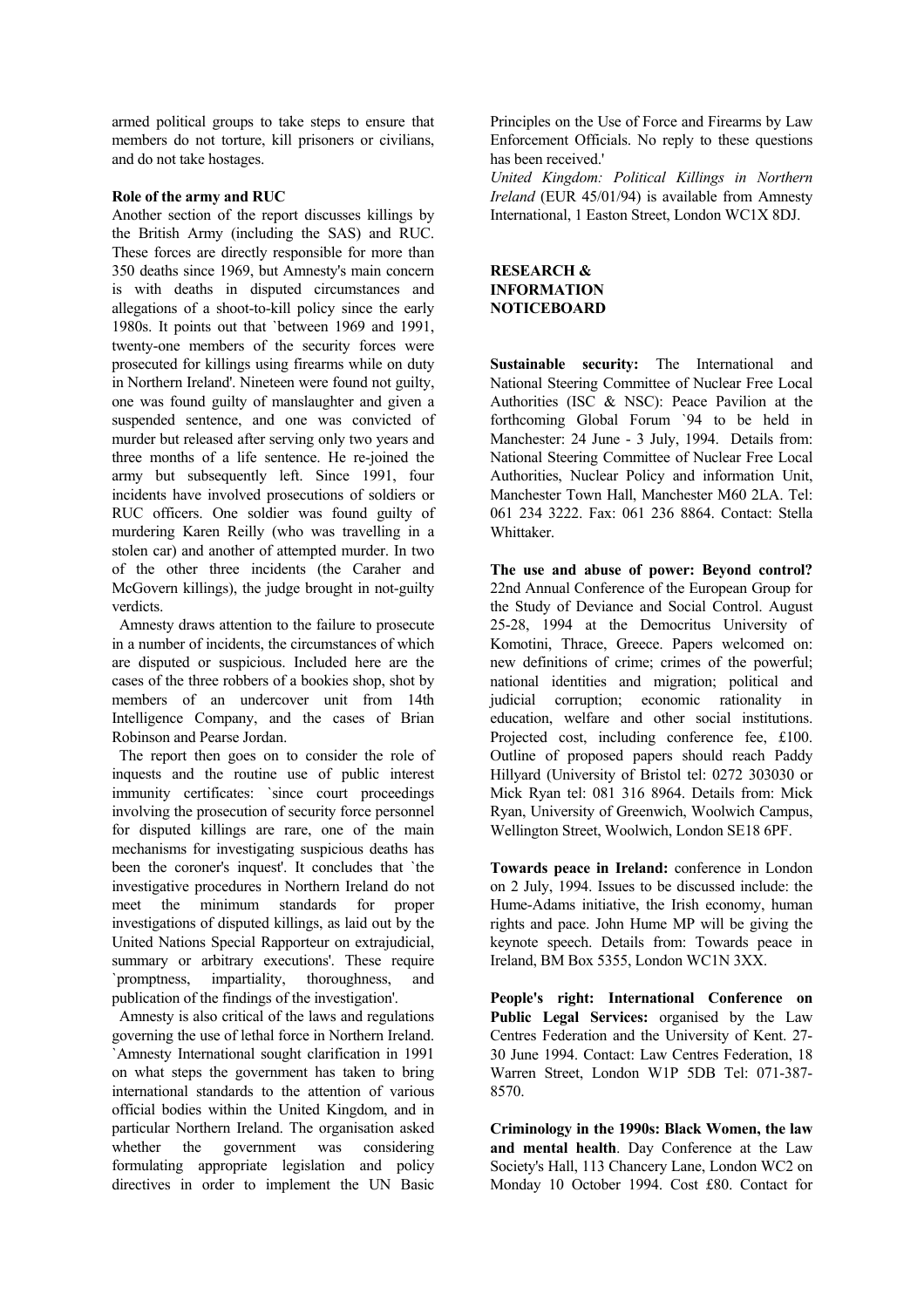details: Ruth Chigwada, 20 Sussex Road, East Ham, London E6 2PS. Tel: 081 471 8058.

**Technologies, surveillance and protection:** Privacy International annual meeting in the Hague, Netherlands, 5 September 1994. Topics include data matching, smart cards and closed circuit television surveillance. Details: Simon Davies: Fax:  $(++44)$ 081 313 3726.

**Practical European networking against racism, nationalism and fascism:** UNITED Conference in Salzburg, Austria. 6-9 October 1994. Contact: UNITED, Postbox 413, NL-1000, AK Amsterdam, Netherlands. Phone/fax: ++ 31 20 6234902.

**The European Parliament in the wake of the Euro-elections**: Day Conference organised by the Centre for European Union Studies. 17 June 1994 at the UK Office of the European Parliament, 2 Queen Anne's Gate, London SW1. Details and registration: Lizzie Harris, Department of Politics, University of Hull, Hull HU6 7RX. Tel/fax: 0482 466 208.

# **CONTENTS**

**Immigration**....................................1 Wave of hunger strikes Denmark: Border controls Germany: Yugoslavs to be deported Switzerland: contract on `illegals' In brief New material **Law**...............................................3 France: new penal code Holland: Absent witnesses ECHR: UK vs. the rest Criminal Justice Bill Disenchantment with Mackay New material **Policing**......................................... 5 Europol HQ opened Holland: surveillance techniques Operation Jackpot Scotland: cross-border curbs scrapped Police Bill changes Holland: speculative police raids New material **Northern Ireland**.................................7 Chancellor sees all Review:Terrorist threat to Safe Shopping New material **Racism & fascism**.............................. 8 TUC march against racism Holland: race statistics criticised New material **Europe** ......................................... 10 EU: secrecy law

EU: New Council Directorate Justice & Interior Ministers Turkey detains Kurdish MPs Smart card passports In brief EU: debates, resolutions and proposals New material **Civil liberties** .................................. 12 New material **Security & Intelligence**....................... 12 UK employs 10,766 spies New MI6 Head New UK secrecy definitions France: New laws on intelligence Hilda Murrell Switzerland: restricted access In brief New material **Prisons**...................................... 14 Prison suicides increase New material **Books received**.................................14 **Feature: Germany: `Internal security' laws moral panic and elections**.......15

*Statewatch* is produced by an independent group of journalists, researchers, lawyers, lecturers and community activists. Statewatch does not have a corporate view, the opinions expressed are those of the contributors. *Statewatch* bulletin is published six times a year. Material from bulletin may be used provided an acknowledgement is given.

Published by Statewatch, PO Box 1516, London N16 0EW. Tel: 081-802-1882 Fax: 081-880-1727.

Printed by Russell Press, Radford Mill, Norton Street, Nottingham NG7 3HN

ISSN 0961-7280

#### **Statewatch briefings**

**The Schengen Agreement**: *Statewatch briefing* full text of the Agreement plus an introduction, European Parliament resolutions, and a select bibliography. Cost: £5.00 inc p&p (Europe £6.00; outside Europe \$15 or £7.00 sterling).

**Official secrecy in the European Community?** *Statewatch briefing*, May 1992. Cost: £3.00 inc p&p (Europe £3.50; outside Europe \$10 or £4.00 sterling).

**Gladio briefing:** introduction and background country by country. Total: 16 pages. Cost £2.00 inc p 7 p.